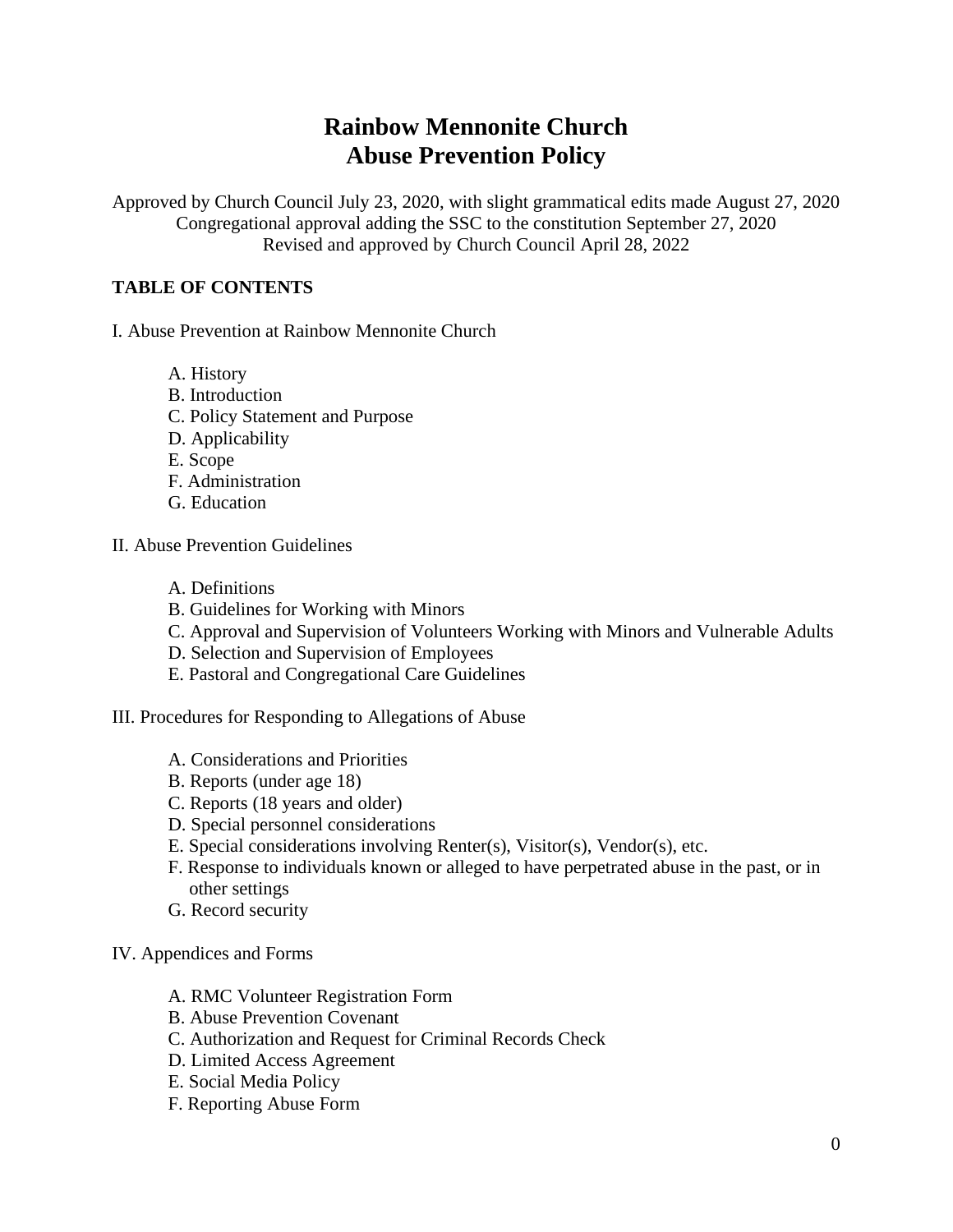# **I. Abuse Prevention at Rainbow Mennonite Church**

#### **A. History**

In 2005 a Safe Sanctuary Taskforce was formed. This Taskforce developed and recommended a policy to Church Council in 2006. The policy was adopted 2008. In 2012 and 2017, the policy underwent editorial revisions. A major reworking of the policy was approved in 2020, which corresponded with constitutional amendments (adding of the Safe Sanctuary Committee). The most recent revision was approved by Church Council in 2022.

#### **B. Introduction**

Rainbow Mennonite Church (RMC) strives to be a caring and supportive church community whereby we minister to one another in ways that help all feel welcomed, a sense of belonging, cared for, and safe. We recognize that carrying out our mission involves people and relationships, which presents the possibility for people to abuse their power by exhibiting inappropriate conduct (i.e., harassment or abuse). Therefore, RMC establishes this Abuse Prevention Policy and accompanying guidelines to demonstrate our commitment to creating and maintaining a church environment that is safe from abuse and nurturing for all children, youth, and adults.

All Employees, Interns or Short-Term Volunteers, and Congregants (see II. A. Definitions) involved in and/or representing RMC should act in a manner that upholds the high standards of Christian ethics. Everyone will be held accountable to this policy and are expected to interact in appropriate and respectful ways.

Reports of child abuse, emotional abuse, neglect, physical abuse, sexual abuse, spiritual abuse, and harassment (See II.A. Definitions) will be taken seriously and addressed. In light of these beliefs, the following policy and guidelines will be followed. The RMC Safe Sanctuary Committee (SSC) carries special responsibility to monitor these guidelines, delegate and consult as necessary, and propose future changes to this policy for Church Council approval.

The following policy and guidelines have been developed in order to reduce the risk of incidents of abuse, to educate RMC Employees, Interns or Short-Term Volunteers, and Congregants regarding abuse, and to develop a clear direction for a trauma-informed response to reports of abuse. In order to accomplish this, we will follow safety measures in the selection and recruitment of Employees and Interns/Short-Term Volunteers; we will implement prudent operational procedures in all programs and events; we will educate our Employees, Interns or Short-Term Volunteers, Congregants and Renters regarding all appropriate policies and procedures; we will have a clearly defined procedure for reporting all suspected incidents of abuse inclusive of all requirements of state law; and we will be prepared to respond.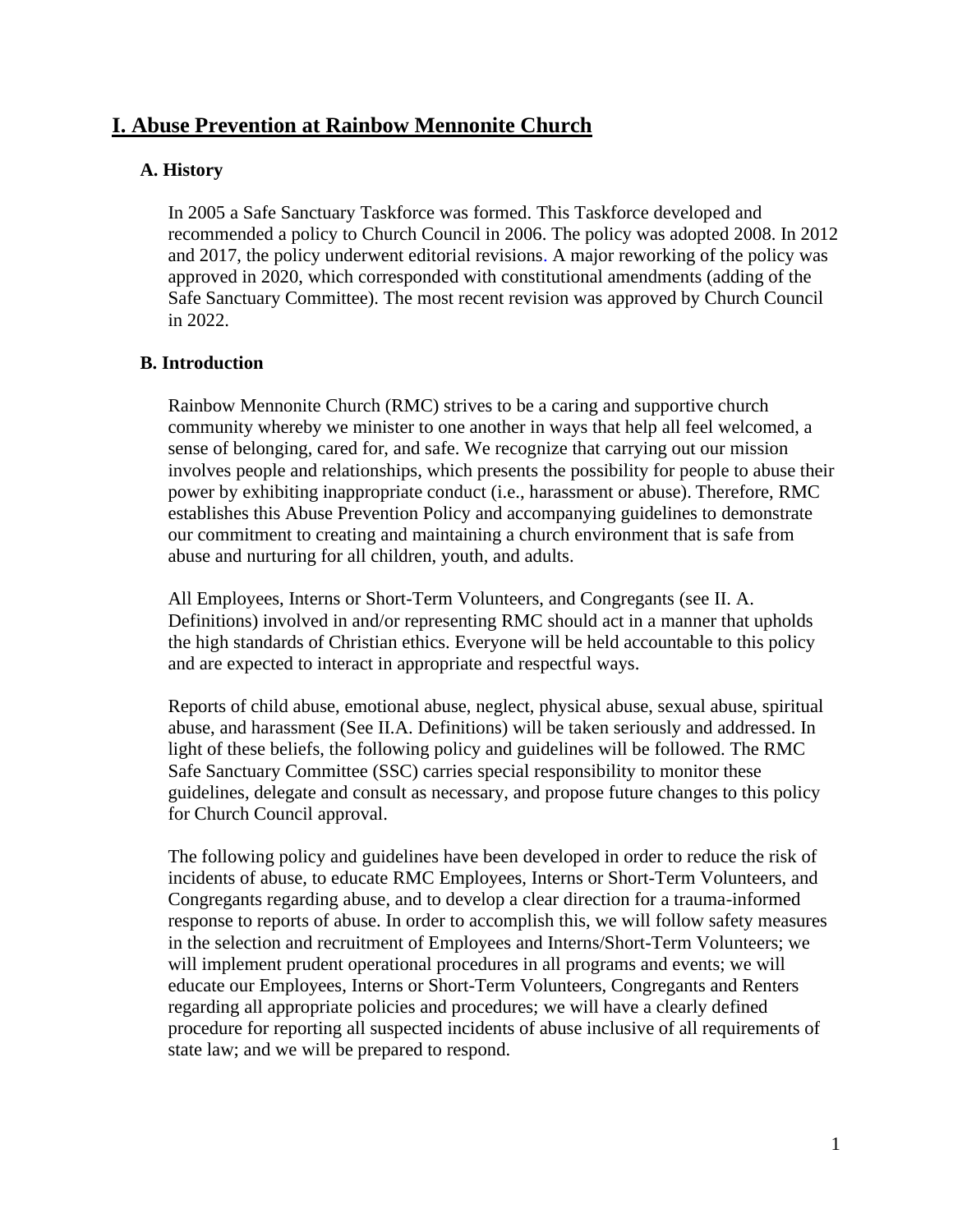These guidelines for activities and programs sponsored by RMC were developed in accordance with recommendations from Mennonite Church USA (MC USA) via the Western District Conference (WDC). Materials from Dove's Nest, Mennonite Central Committee, Safe Sanctuaries: Reducing the Risk of Child Abuse in the Church, FaithTrust Institute, and information from Church Mutual Insurance Company were utilized.

# **C. Policy Statement and Purpose**

RMC commits to creating a safe and secure environment for all who participate in any and all activities organized and sponsored by RMC. The following Abuse Prevention Policy represents a critical initiative towards the institution of the church as a place of safety and protection for all who enter to worship or participate in congregational activities.

We commit ourselves and our resources to the nurture, care, and protection of all. We pledge to provide the structure, education, and policies that keep all safe from sexual, physical, emotional harm and abuse while participating in RMC activities. Further, this policy will guide RMC as an institution in the conduct of its Employees, Interns or Short-Term Volunteers, and Congregants in order to prevent incidents and allegations of abuse.

# **D. Applicability**

All RMC Employees, Interns or Short-Term Volunteers, Congregants, and Renters are governed by this policy, which supersedes all prior RMC abuse protection policy statements. This policy applies to all activities organized and sponsored by RMC such as but not limited to:

Children's Programs — 0 to  $5<sup>th</sup>$  Grade:

- Nursery
- Sunday School/WorshipArts
- Special programs

Youth Programs  $-6<sup>th</sup>$  to 12th Grade:

- Youth Group
- Sunday School
- Mission Trips/Retreats/Conferences
- Mentoring
- Fellowship Events

All Renters are required to give signed acknowledgment that they have received and read this policy prior to their occupancy. Should there be perceived conflicts or ambiguities in interpretation and application of this policy, the SSC will consult with Church Council as they deem appropriate, as well as WDC Conference Minister, and if needed, a third party of their choosing in order to resolve these conflicts or ambiguities. Should a concern arise between an individual or individuals within RMC (Employee, Intern or Short-Term Volunteer, Congregant) and someone outside RMC (Renter,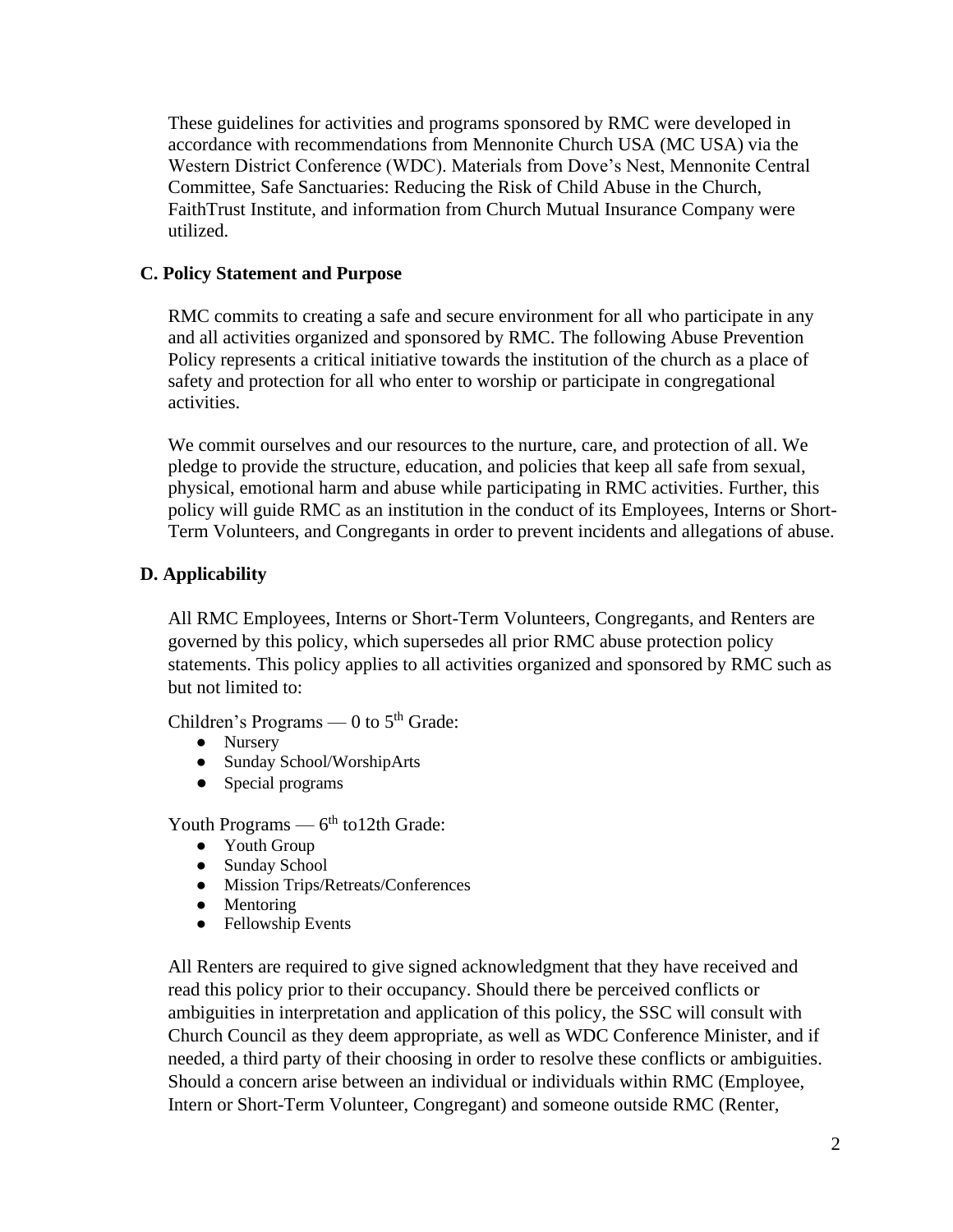Vendor/ Community Visitor, or Event-Based Visitor, see Section III. E.)

# **E. Scope**

- a. Employees, Interns or Short-Term Volunteers, and Congregants who fail to follow the procedures listed in this policy place themselves at risk for accusations of abuse and may have their responsibilities terminated or involvement suspended for failure to abide by this policy. This action may be taken regardless of the outcome of any investigation if the SSC (Personnel Committee and/or Deacons for Employees) determines that the Abuse Prevention Policy and procedures have not been followed.
- b. The possibility of being accused of abuse, whether true or false, is a risk each person faces. Each person must assume responsibility for one's own actions while involved at RMC and for attending annual Safe Sanctuary training (which will cover abuse prevention and safe sanctuary expectations for all ages).

# **F. Administration**

The SSC shall consist of five members: RMC Pastor, Past Moderator, and three appointed committee members. All appointed committee members shall be appointed by the Moderator, with the approval of the Church Council. The appointed committee members will serve staggered three-year terms. One of these members, other than Pastor, shall serve as the Chair. The SSC will involve other RMC staff in their work if and when they deem it necessary.

The SSC will:

- a. Implement and enforce this Policy
- b. Review and make recommendations to the Church Council for revising this Policy as well as contracts with Renters as it pertains to this policy or RMC's Building Use Policy.
- c. Provide training for all Employees and Approved Adults working with Minors regarding child safety, child abuse, and this Policy
- d. Review all Approved Adult Volunteer Registration Forms
- e. Maintain a list of Approved Adults and share that as needed
- f. Monitor Approved Adults and volunteers to ensure that policies are being followed
- g. Keep the Church Council apprised of all activities of the committee
- h. Supervise required background clearances (All background checks go directly to the Pastor, and the Pastor will consult with the SSC Chair regarding any concerning background check findings related to abuse). In addition, the SSC may evaluate whether in extraordinary circumstances, short-term waivers (e.g. Interns or Short-Term Volunteers) of the screening and training requirements applicable to Approved Adults may be issued to any Interns or Short Term Volunteers who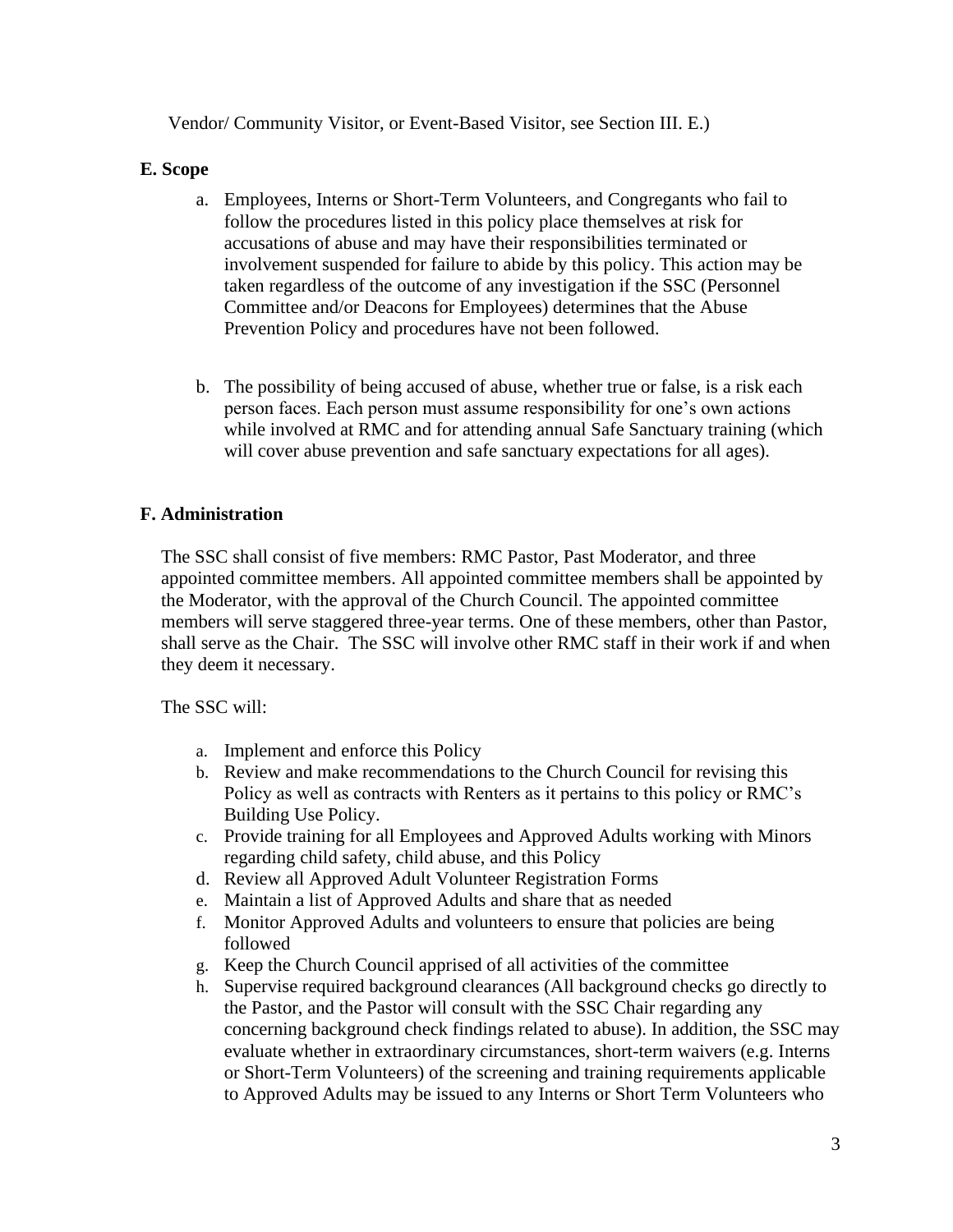otherwise meet the Approved Adult requirements.

- i. Receive and process reports of suspected abuse (See Section III. D. for situations involving an Employee)
- j. Receive reports of any and all investigations regarding abuse (See Section III.D. for situations involving an Employee)
- k. Make available, upon request of an individual, his/her background clearance reports
- l. Annual review of this Policy
- m. General education on issues outlined in this Policy for congregation
- n. Research, develop, and adhere to best practices when developing fair and consistent investigative procedures
- o. Ensure that proper and appropriate insurance coverage is in place for RMC
- p. Develop and review brochures and/or flowchart to make this policy more accessible/user friendly

The SSC Chair will:

- a. Ensure that required forms are received for all Approved Adults and proper records are maintained
- b. Call meetings as often as needed, but no less than once each year

# **G. Education**

- a. Copies of the Abuse Prevention Policy will be available in RMC's library, copy room, website, and at annual Safe Sanctuary trainings.
- b. All Employees, the SSC, Deacons, Church Council, Faith Formation Board, Sunday School teachers, nursery workers, child care providers, youth sponsors, mentors, and anyone else working with Minors or Vulnerable Adults are required to attend an annual Safe Sanctuary training and sign the annual Abuse Prevention Covenant. Since this policy addresses complainants/survivors of all ages, anyone who serves on a volunteer committee or is active in congregational life is encouraged to attend annual training and sign the Abuse Prevention Covenant.
- c. The SSC is responsible for scheduling and facilitating Safe Sanctuary Training on an annual and as-needed basis for Employees, Interns or Short-Term Volunteers, and Congregants. The Director of Faith Formation and Congregational Life will assist in training as requested by the SSC.
- d. Education on healthy relationships and boundaries will be provided to Minors annually. Materials used during these sessions will be reviewed by the Faith Formation Board.

# **II. Abuse Prevention Guidelines**

**A. Definitions**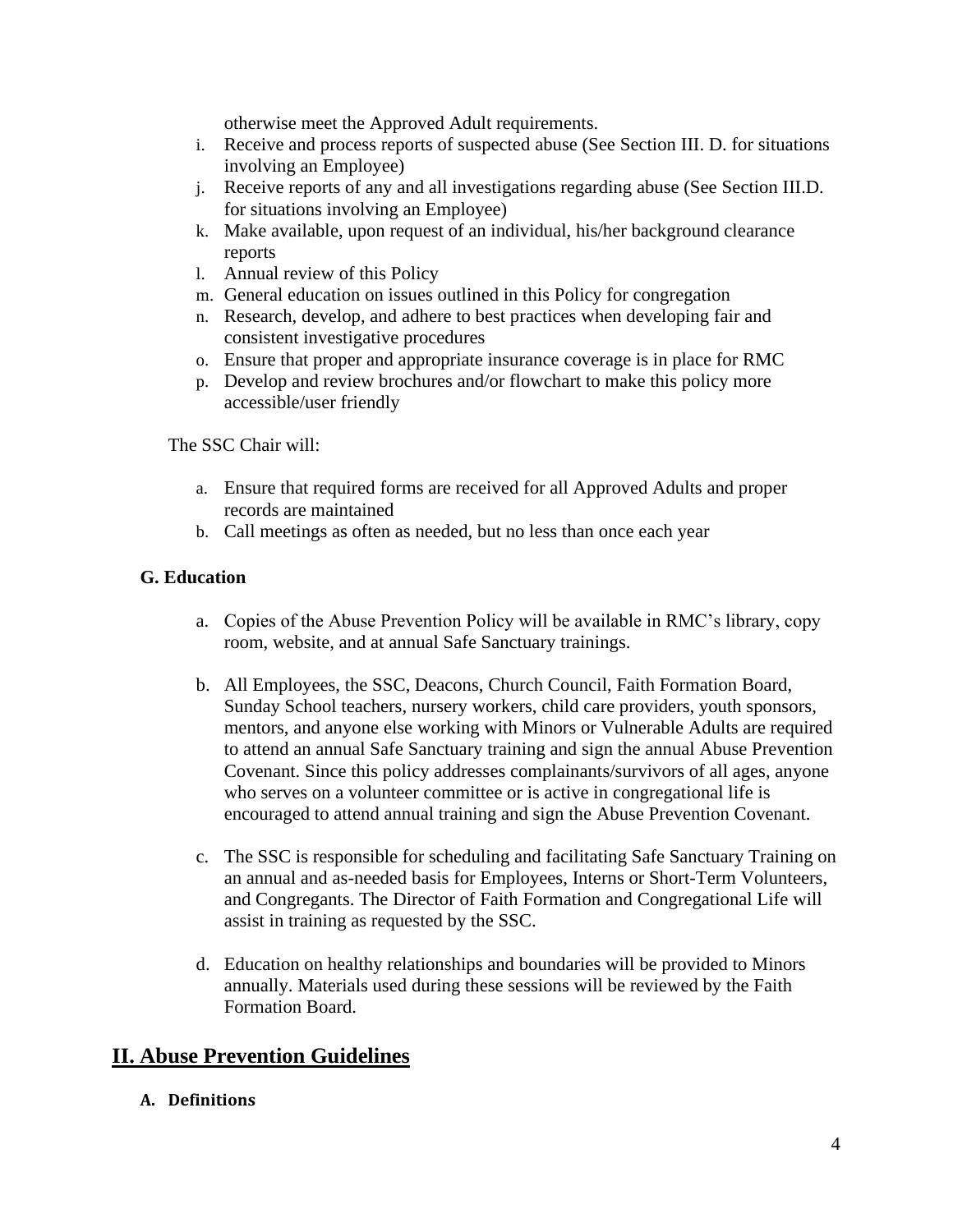**Adult:** *A person who is 18 years of age or older.*

**Approved Adult:** *Any adult including Employees who works with Minors or Vulnerable Adults. Must have a Volunteer/Employee Registration Form on file, yearly signed Abuse Prevention Covenant, up to date background check (for youth sponsors, mentors, and Employees), and yearly training on the Abuse Prevention Policy.*

**Care Team:** *Made up of Congregants assigned by SSC. One (or more if applicable) Care Team member will be assigned to the complainant/survivor (Guardians if under 18) and a different Care Team member will be assigned to the accused. Their respective roles will be to provide spiritual and emotional support, communicate with, and respond to questions, requests and other needs as they arise. The SSC may assign additional Care Team members to respond to the spiritual and emotional support of other congregants impacted. Individuals with complaints have the right to decline support from the Care Team but must work with the entity assigned to conduct the investigation.*

**Child Abuse:** *Any physical injury, physical neglect, emotional injury, or sexual act inflicted upon a minor or between minors under the age of 18.* 

**Congregant:** *A member or individual who repeatedly attends or participates in worship and/or RMC events. Membership at RMC is extended by invitation of the Pastor and Deacons and affirmed by the congregation. See RMC Constitution Article IV.*

**Emotional Abuse:** *Verbal or non-physical actions whose purpose is to gain power and control over another person. This is done by means such as threats, intimidation, gaslighting, derogatory language, belittling, isolation, etc.*

**Employee:** *A person hired to fulfill job descriptions at RMC for pay, whether short-term or long-term, exempt or non-exempt. An Employee is categorized as either credentialed or non-credentialed per denominational and conference licensing requirements.* 

**Event-Based Visitor:** *A person outside RMC who is temporarily in church building or grounds and/or who interfaces with RMC Employees, Interns, Short-Term Volunteers, or Congregants while attending events at RMC such as weddings, picnics, showers, funerals, community events, or seminars.* 

**External Advocate(s):** *An individual or professional organization from outside RMC, who seeks to support the complainant/survivor and advocate for their best interests regarding the report/experience of abuse, review, and investigation process.* 

**Harassment:** *Unwanted, often-repeated behavior that humiliates, demeans, or embarrasses a person; the behaviors appear to be disturbing, upsetting, or threatening. They serve no useful purpose beyond creating alarm, annoyance, or emotional distress. Forms of harassment include but are not limited to the following:*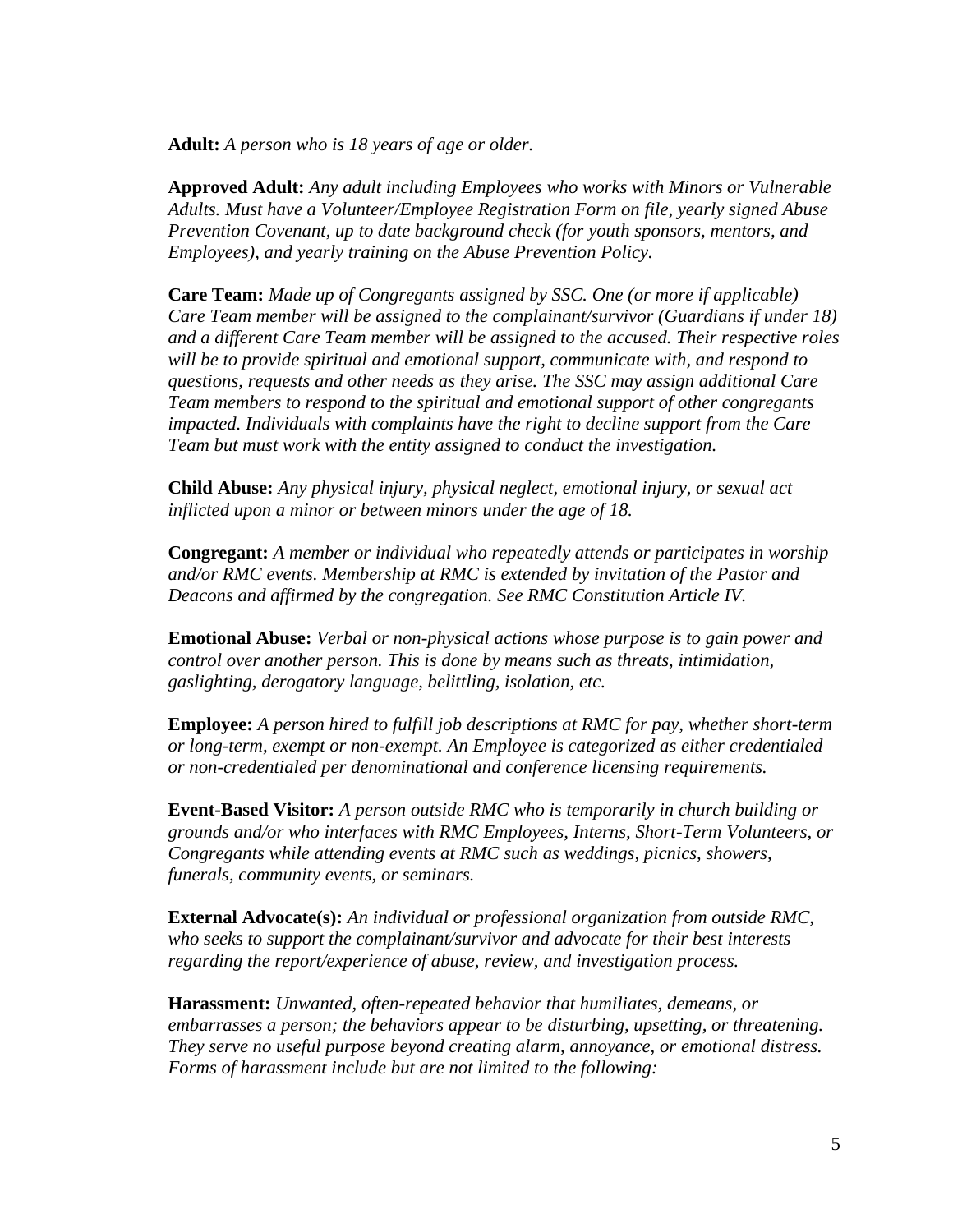- Sexual: *Unwelcome sexual advances, requests for sexual favors, and/or verbal or physical conduct or written communication of an intimidating, hostile, or offensive nature.*
- Verbal: *Harsh or insulting language directed at a person. The most common way verbal abuse is used is an attempt to control behaviors, thoughts, or feelings of another human being.*
- Media: *Harassment directed at a person or group through text, social media, email, or other electronic communication.*
- Religious: *Statements expressing offensive religious opinions, particularly those which disparage the religion and the beliefs of another person for the purpose of exposing the other person to contempt and ridicule; the behavior which can be defined as unwanted conduct violating a person's dignity, or creating an intimidating, hostile, degrading, humiliating or offensive environment.*
- Racial: *An incident or series of incidents intended or likely to intimidate, offend or harm an individual because of their ethnic origin, color, race, religion or nationality. Common examples include derogatory name calling, verbal threats, insults and racist jokes, display of racially offensive material, exclusion from normal workplace conversation or activities, and physical attack including encouraging others to commit any such acts.*
- Psychological: *Any improper conduct that takes place over a period, is repetitive or systematic and involves physical behavior, spoken or written language, gestures or other acts that are intentional and that may undermine the personality, dignity or physical or psychological integrity of any person.*

**Intern or Short-Term Volunteer:** *A person who fulfills specific tasks or learning goals at RMC within a temporary or defined time frame, whether paid or unpaid.* 

**Minor:** *A person under the age of 18.* 

**Neglect:** *Endangering a person's health, welfare, or safety through negligence -- failure or threatened failure to meet their needs.*

**Offender:** *Any individual who has a current or historical record of substantiated abuse from a legal, third party, or church investigation.*

**Physical Abuse:** *Deliberately or intentionally causing bodily harm to another person.*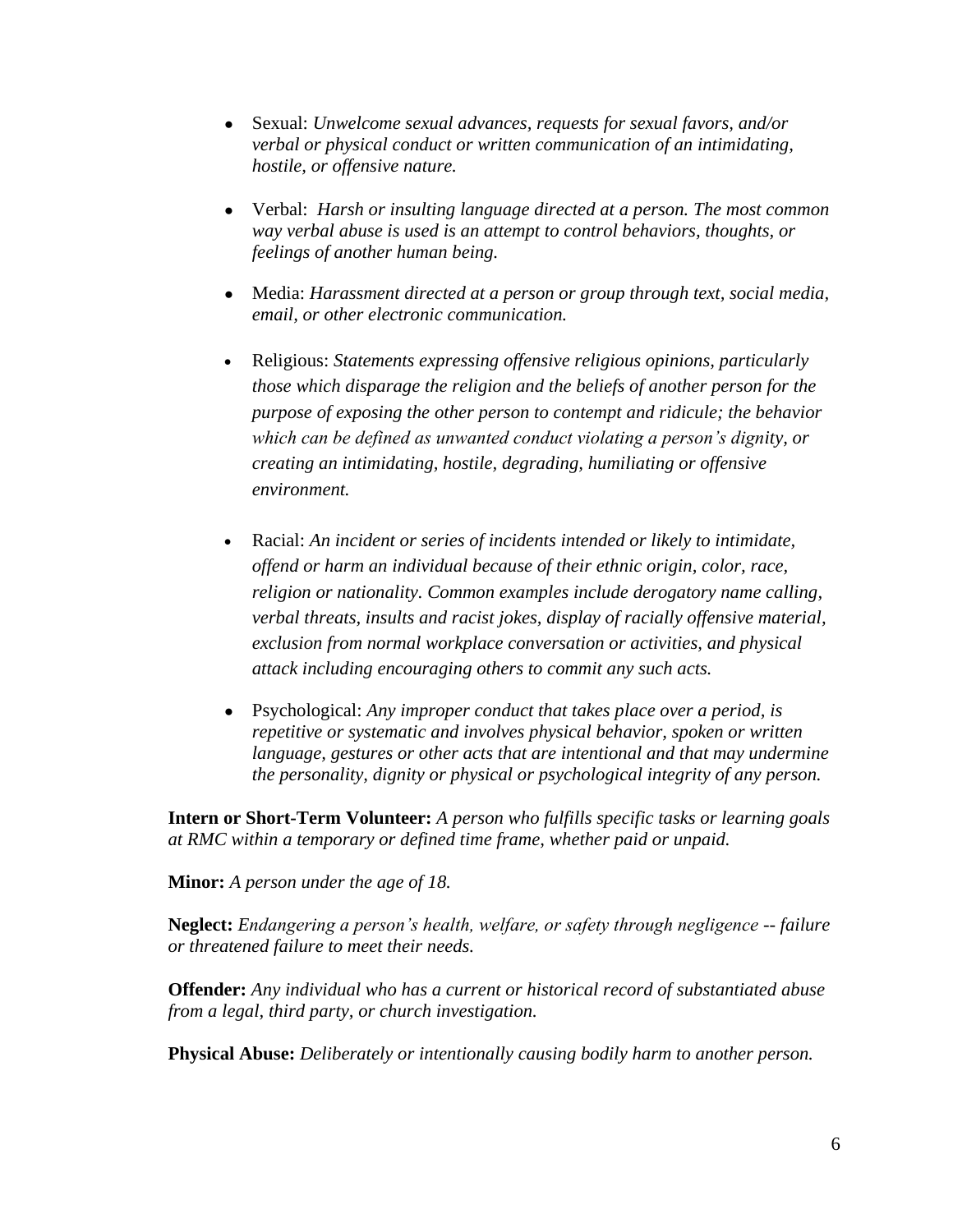**Renter(s):** *Those who occupy Rainbow church building and grounds on a contractual basis whether short-term or long-term, with accompanying rental fee or no fee.*

**RMC Spokesperson:** *A Congregant who is assigned by SSC to communicate with and respond to inquiries into the situation such as from media or other internal or external entities.*

**Sexual Abuse:** *When any person is forced, tricked, persuaded, enticed, or coerced into any sexual contact or interaction for the sexual stimulation of the abuser, or another person.*

**Spiritual Abuse:** *A form of emotional and psychological abuse that is characterized by a systemic pattern of coercive and controlling behavior in a religious context. Spiritual abuse may include manipulation and exploitation, enforced accountability, censorship of decision making, requirements for secrecy and silence, coercion to conform, control through use of sacred texts or teaching, requirement of obedience to the abuser, the suggestion that the abuser has a 'divine' position, isolation as a means of punishment, and superiority and elitism.* 

**Vendor or Community Visitor:** *A person outside RMC who temporarily interfaces with RMC Employees, Interns/ Short-Term Volunteers, and Congregants around the Rainbow church building and grounds such as while asking for assistance, making deliveries, and doing repairs or sale runs.* 

**Vulnerable Adult:** *Includes adults with physical or mental challenges.*

# **B. Guidelines for Working with Minors**

- a. Approved Adults must be a Congregant and have an active and positive involvement at RMC for at least six months prior to submitting a Volunteer Registration Form. Exceptions must be approved by the SSC. (example: Interns or Short-Term Volunteers)
- b. We recommend that Congregants under the age of 21 who work with Minors be five years older than those they are helping. Exceptions must be approved by the SSC, in consultation with the Faith Formation Board. Minors may volunteer to help with children's programs under the supervision of two Approved Adults.
- c. Two Approved Adults should be present during any church activity involving Minors, except in the case of the mentor program. In rare situations where only one Approved Adult is present for Sunday School or other church activities, volunteers will notify an Employee or the Faith Formation Board Chair as soon as possible prior to or after the event. Care will be taken to insure coverage. This may include leaving the door open or finding another Approved Adult to check-in periodically. We acknowledge that the one-one-nature of the mentor program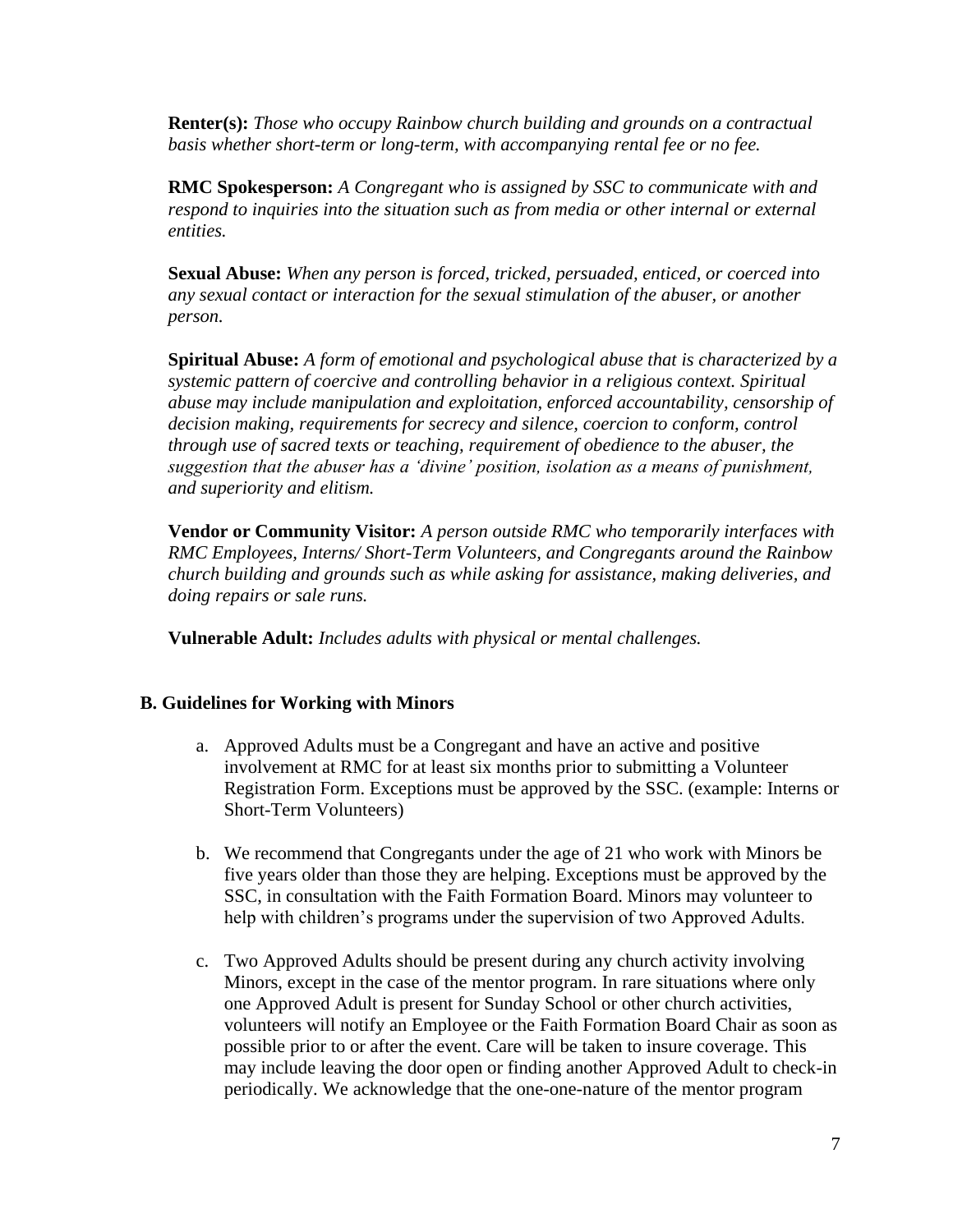constitutes a unique exception to this guideline. See guideline i. (below) for more details.

- d. There will be a window in the door of all offices and classrooms. If this is not the case, the door will be left open while the office is in use for counseling or the classroom is in use with Minors.
- e. All displays of physical and verbal (including electronic) affection shall be nonsexual in nature and intent and have the prior consent of the recipient. Physical affection should always leave the recipient with a choice, for example asking before giving a side hug. We will practice consent. Any refusal of such a display of affection will be respected. Examples of appropriate displays of affection may include a side-to-side hug, handshake, or a pat on the back or forearm.
- f. When Sunday School teacher orientation is held, the Faith Formation Board may include appropriate ways of addressing a Minor's disruptive or inappropriate behavior in a restorative manner. Physical discipline/corporal punishment is never permitted. The Faith Formation Board is a year-round resource to all Approved Adults concerning discipline issues with Minors.
- g. Minors will be encouraged to use bathroom facilities before and after classes or other programs. Any Approved Adult other than the child's Legal Guardian(s) assisting a Minor in the bathroom will stand outside the door or if a Minor needs assistance will have a second Approved Adult present during the process. It is recommended, when possible, that two Approved Adults (if no Legal Guardian(s) is present) will be present when changing diapers or checking for injuries under Minor's clothing or diapers. In the unlikely event that two Approved Adults are not present for a needed diaper change or assistance in the bathroom, the Approved Adult present will notify the Legal Guardian(s) that the contact occurred.
- h. Off-property activities or overnight functions involving Minors will be scheduled with knowledge of the Faith Formation Board, Employee(s), and written approval of a Legal Guardian(s). At least two Approved Adults will be present at all times.
- i. One-to-one mentoring activities should be visible to others or held in public. It is also recommended that Legal Guardian(s) set communication expectations at the beginning of the relationship. Mentors should consider how to support their mentee while maintaining good boundaries in terms of emotional support, physical and verbal affection, and communication about a mentee's social life. Before private one-to-one contact between an Approved Adult and Minor occurs (for example, transportation or mentoring), a Legal Guardian(s) is to be informed (text or email). If this cannot occur, circumstances of the situation will be explained to a Legal Guardian(s) as soon as possible.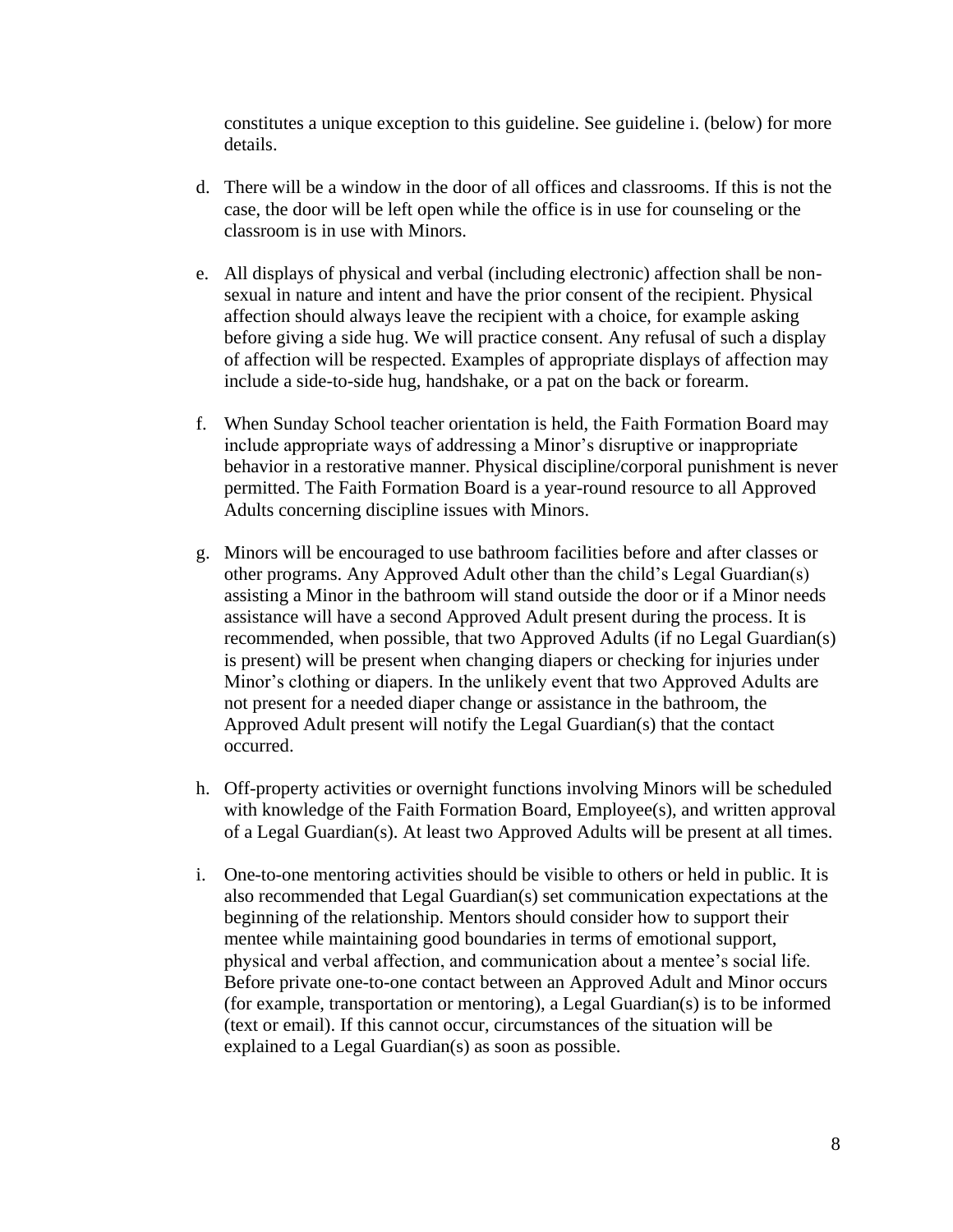- j. Legal Guardian(s) of Minors who regularly participate in church activities will complete a Medical Release and Liability Waiver form annually, to be filed in a designated employee office. This information will be made available as needed to those who work with Minors.
- k. Legal Guardians of Minors will be notified in advance of any trips off the church premises by an Employee. A signed Trip Permission Form from the Legal Guardian(s) will be collected at the beginning of each program year. Each time a field trip or overnight event occurs, a copy of the Trip Permission Form and phone numbers of Legal Guardian(s) must be taken with Approved Adult(s) while a copy of the Trip Permission Form remains in the church office. No Approved Adult shall transport a Minor in a vehicle alone on a church sanctioned trip unless the Legal Guardian(s) has given approval. Communications with the Legal Guardian(s) shall be established to verify the whereabouts, expected arrived and change of supervision of the Minor. Approved Adults who volunteer to drive Minors on trips shall hold a valid driver's license and insurance applicable per state regulations.
- l. Unless otherwise noted, the Director of Faith Formation and Congregational Life is responsible for monitoring that adequate records are maintained to show compliance with guideline j. and k. above.
- m. Administrating and recording First Aid to minors: A stocked First Aid cabinet will be kept in the education wing of the church. Other First Aid kits can be found under the sink in the youth kitchenette and basement kitchen. A list of Congregants who are medical personnel or have CPR and/or First Aid training will be kept with all First Aid kits (the RMC Church Administrator will be responsible for updating this list). Arrangements will be made to offer CPR and AED training at the church, on even years, for Employees and others who are interested, especially those who are appointed by the church to work with Minors and others who are interested (non-employees will pay for this training).
- n. For many today, social media is a venue for communication, discussion, and community. There are positive aspects to various social media platforms, as well as potential areas of concern. We ask the RMC Community to observe some of these "social media best practices" when sharing about RMC on your individual sites/platforms.
	- i. When sharing video or photos from church events, functions, or worship services, please be sensitive when tagging or revealing other participants' involvement without their expressed permission.
	- ii. When uploading photos or sharing information online, please refrain from posting confidential information pertaining to a Congregant or anyone being served by a ministry of this church.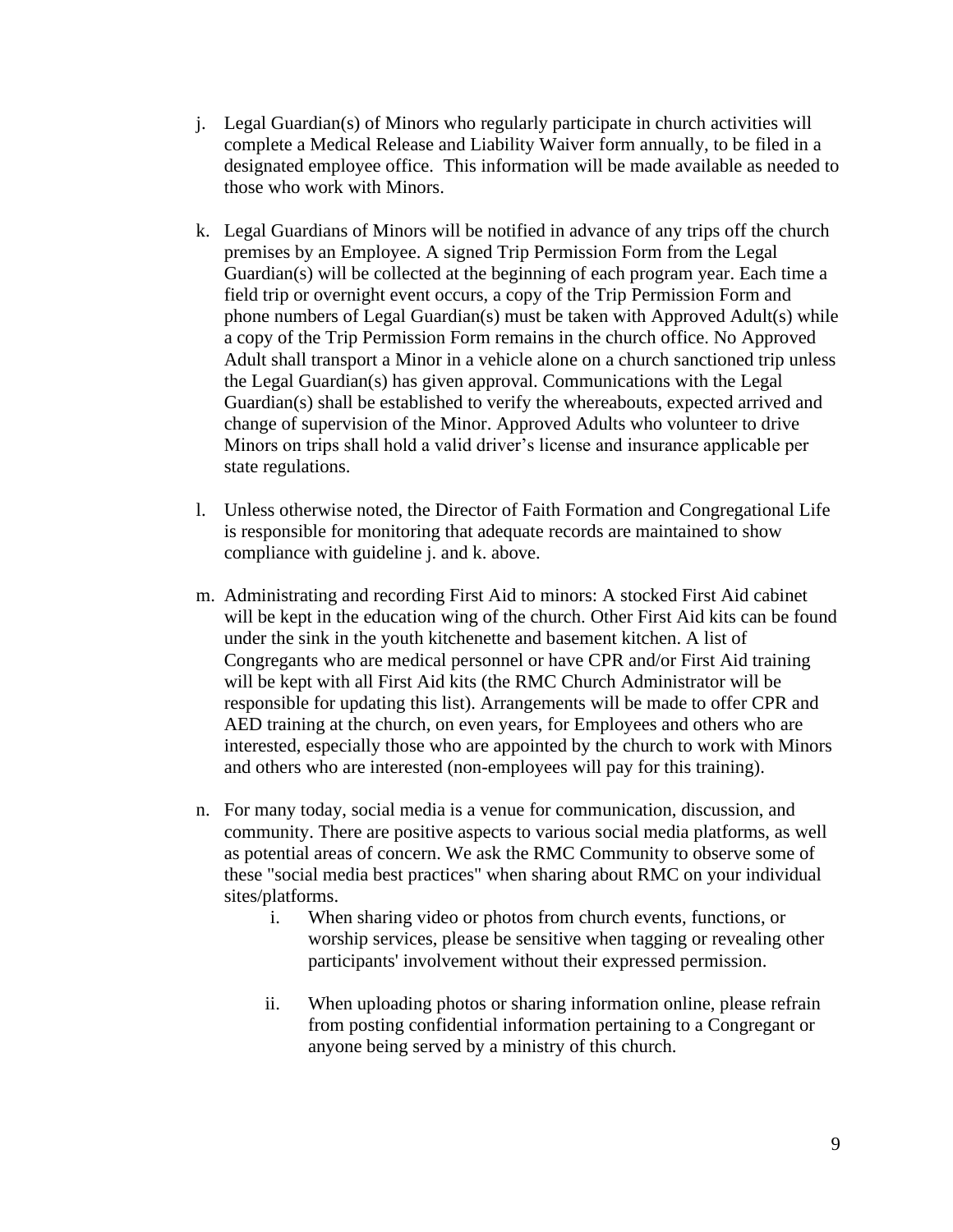- iii. All Approved Adults are asked not to post any pictures or videos of RMC activities where Minors are pictured on their personal social media accounts when serving in your church appointed or volunteer position.
- iv. See RMC's Social Media Policy (Appendix E).

#### **C. Registration and Supervision of Volunteers Working with Minors and Vulnerable Adults**

- a. All interested volunteers must complete a Volunteer Registration Form (See Appendix A)
- b. The Volunteer Registration Forms will be reviewed by SSC members and the information, along with a background check (as outlined in section e. below) will determine a volunteer's suitability to work with Minors and/or Vulnerable Adults. In addition, the Director of Faith Formation and Congregational Life will be granted access to Volunteer Registration Forms for review. Completed forms will be kept on file in a locked cabinet in the Pastor's office, as long as individuals are active in congregational life and five years thereafter.
- c. Recruitment and screening steps will be completed prior to volunteers and staff being placed in a role with Minors and Vulnerable Adults.
- d. An Approved Adult is cleared to work with Minors or Vulnerable Adults once the following actions are taken: Informed of the guidelines in this policy, undergo Safe Sanctuary Training, sign the Abuse Prevention Covenant, and receive background check clearance (as outlined below in e.).
- e. Background Checks:
	- i. Processing of background checks will be overseen by the SSC, inclusive of identifying necessary checks and selecting a third party background check vendor.
	- ii. All mentors and youth sponsors are required to authorize and undergo the following background checks before working with Minors: KBI or state equivalent, National Sex Offender Registry, and National Crime Information Center, and Motor Vehicle. Background checks will also include checking against the Mennonite Abuse Prevention list (MAP). Background checks will be conducted every subsequent 4th year per individual or more often if deemed necessary by SSC.
	- iii. All Congregants working with Minors will be checked annually against the National Sex Offender Registry website by the SSC or their designee such as the Director of Faith Formation and Congregational Life.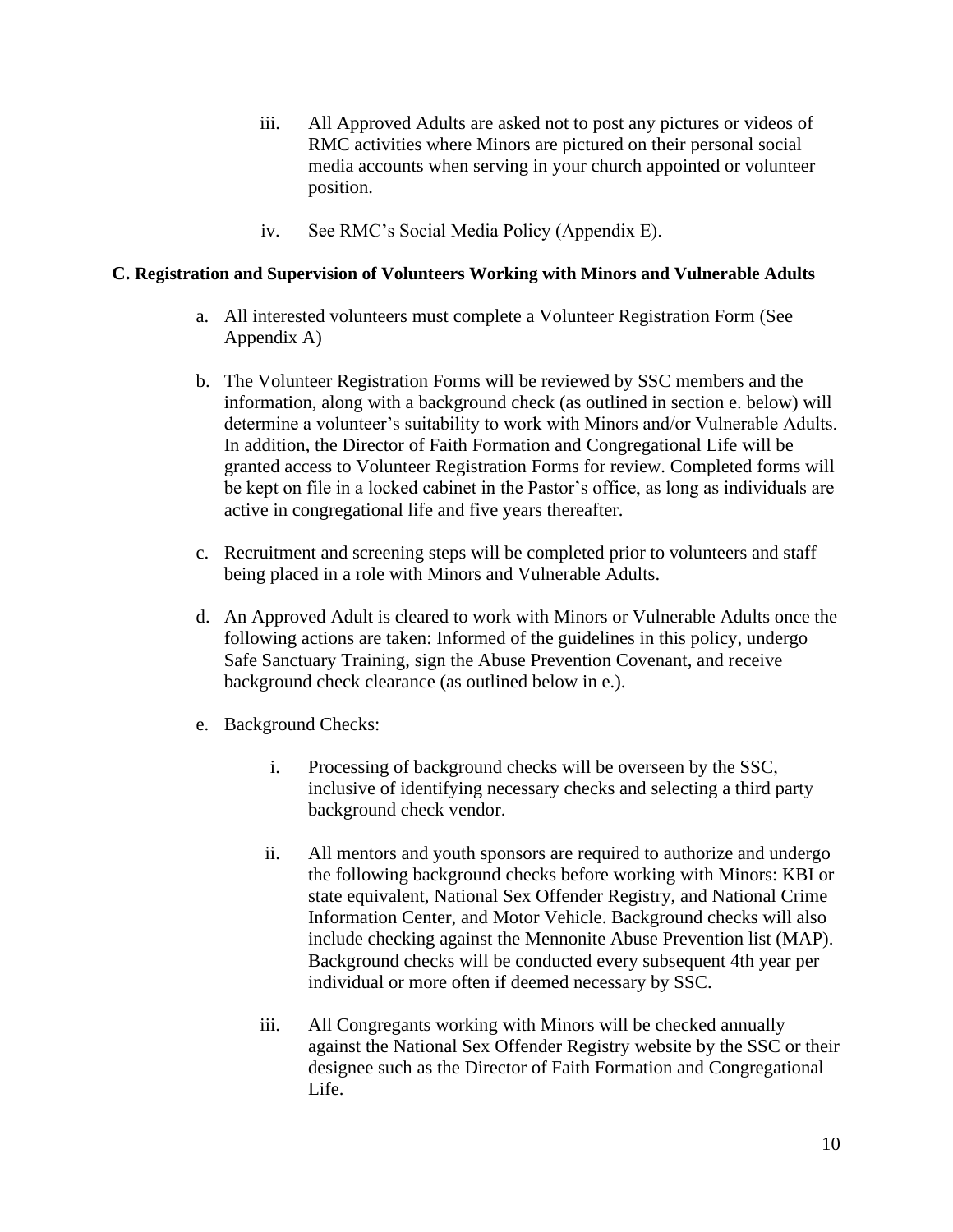- iv. Documentation of all background checks will be handled with concern for confidentiality; information will be shared as needed with others.
- v. The SSC reserves the right to do a background check at any time on anyone who desires to volunteer with Minors or Vulnerable Adults in the church. Should a background check be requested, the Congregant will be required to complete the background check authorization form before resuming as an Approved Adult.
- vi. Results will be stored in a locked cabinet in the Pastor's office.
- f. If there is a question or concern about information received via the Volunteer Registration Form, Abuse Prevention Covenant, or background check results, the SSC will work together to review and make the decision whether or not to allow an individual to volunteer.
- g. Each year, returning Approved Adults must undergo Safe Sanctuary training, resign the Abuse Prevention Covenant, and update background check information as needed. The on-file Volunteer Registration Form will be updated as needed.
- h. Representatives from the SSC will initiate individual or group meetings to address program concerns or individual needs as they arise.

#### **D. Selection and Supervision of Employees**

- a. An authorization and request for Criminal Records Check Form will be completed by selected candidate and processed by a third party vendor selected by the Personnel Committee prior to date of hire. Note that MC USA runs background checks as part of the Ministerial Leadership Inquiry process for credentialed ministers. MC USA recommends that congregations also run their own background check before hiring a credentialed minister. [\(http://mennoniteusa.org/resource/sexual-misconduct/\)](http://mennoniteusa.org/resource/sexual-misconduct/)
- b. The RMC Personnel Committee Chair reserves the right to re-run background checks on all Employees as deemed necessary.
- c. Individual background checks on prospective Employees, including credentialed ministers, will include KBI, National Sex Offender Registry, and National Crime Information Center, and the Mennonite Abuse Prevention list (MAP). If there is a question or concern on a background check relating to abuse or neglect, the Personnel Committee Chair will consult with the SSC prior to making final decision on employment. All background check documentation will be stored in a secure location reserved for personnel files in the Pastor's office.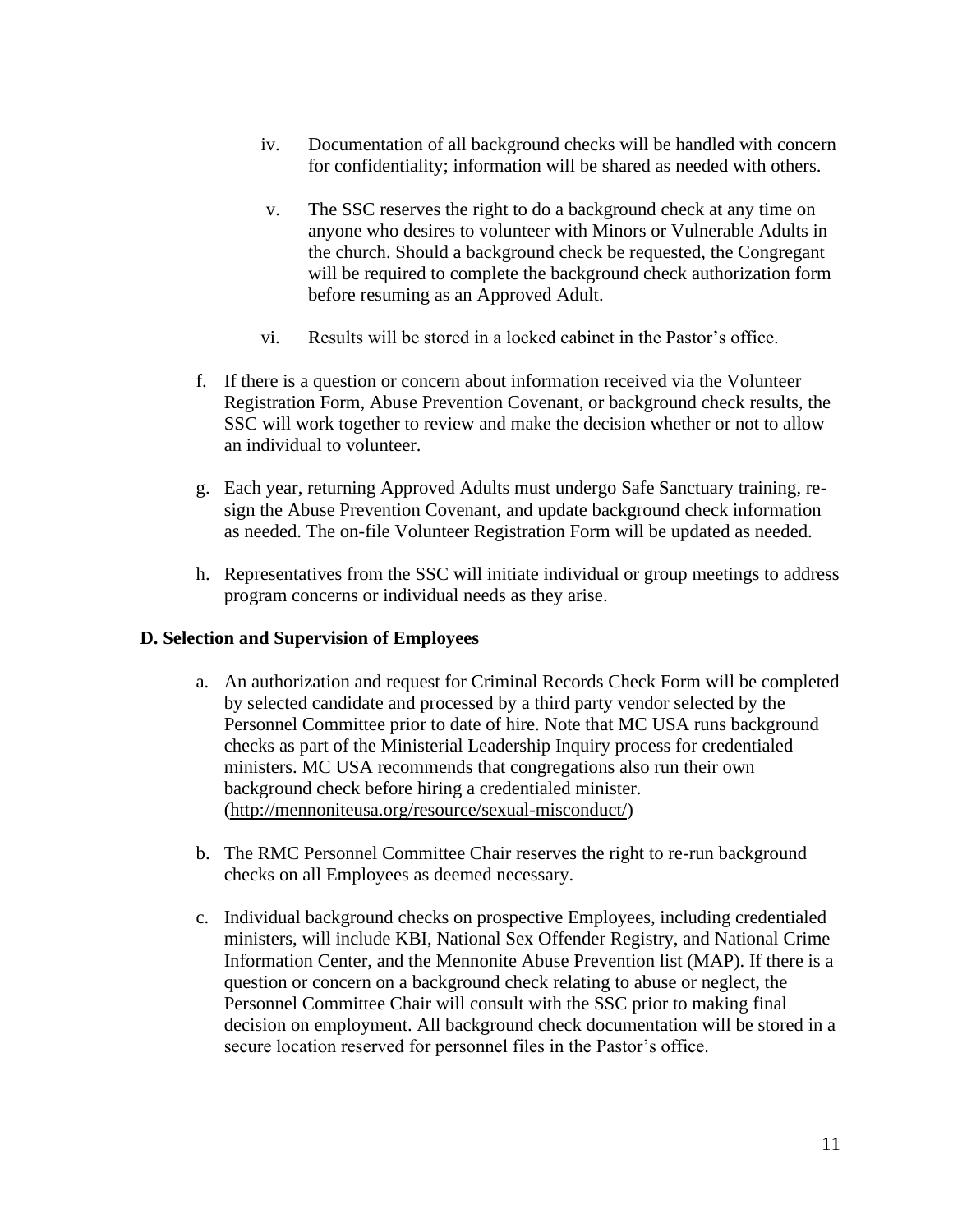- d. All Employees shall be made aware of the Abuse Prevention Policy prior to beginning their duties. There shall be written acknowledgement that the policy information has been read, understood, and will be followed by signing the Abuse Prevention Covenant, upon start date, as well as annually.
- e. An Employee Handbook is overseen and updated regularly by the RMC Personnel Committee. The Handbook outlines employment matters such as Employee conduct expectations, annual performance evaluation protocols and supervisory structure, grievance procedures for misunderstandings or disagreements, and termination procedures.
- f. Credentialed ministers must remain in compliance with WDC annual accountability requirements and procedures for ministerial ethics.

# **E. Pastoral and Congregational Care Guidelines**

- a. Usual settings for one-on-one pastoral care visits by designated employees and Deacons include the following: a public place, a church office with a window for observation, or a person's home under certain circumstances. If an unusual setting is called for, the Employee or Deacon caregiver shall discuss this with a supervisor or a Deacon in advance (if feasible), or as soon as possible afterwards (as in the case of an emergency). If the recipient is a Minor, the Pastor, Director of Faith Formation and Congregational Life, and Deacons are authorized to provide caregiving one-on-one with notification to Deacon or supervisor and prior written or verbal consent of Legal Guardian(s).
- b. The Pastor will review pastoral care visits and concerns monthly with the Deacons, noting date and details of the visit or contact.
- c. The type and scope of activities shall reflect the limits of Employee or Deacon expertise and training. Employees and Deacons shall engage in pastoral care and spiritual counseling, but will refer persons to formal psychological, medical, or legal counseling and not attempt to provide such counsel themselves. Employees and Deacons may remain in supportive contact with persons requiring specialized psychological, medical, or legal counsel.
- d. All displays of verbal and physical affection shall be non-sexual in nature and intent and have the prior consent of the recipient. Examples of appropriate displays of affection include a brief hug or pat on the back or forearm or the like. Any refusal of such a display of affection will be respected between Congregants and Employees alike.
- e. Anyone who is appointed to provide pastoral and congregational care are required to give adequate attention to their own spiritual, emotional, and physical wellbeing to maintain a healthy attitude towards ministry.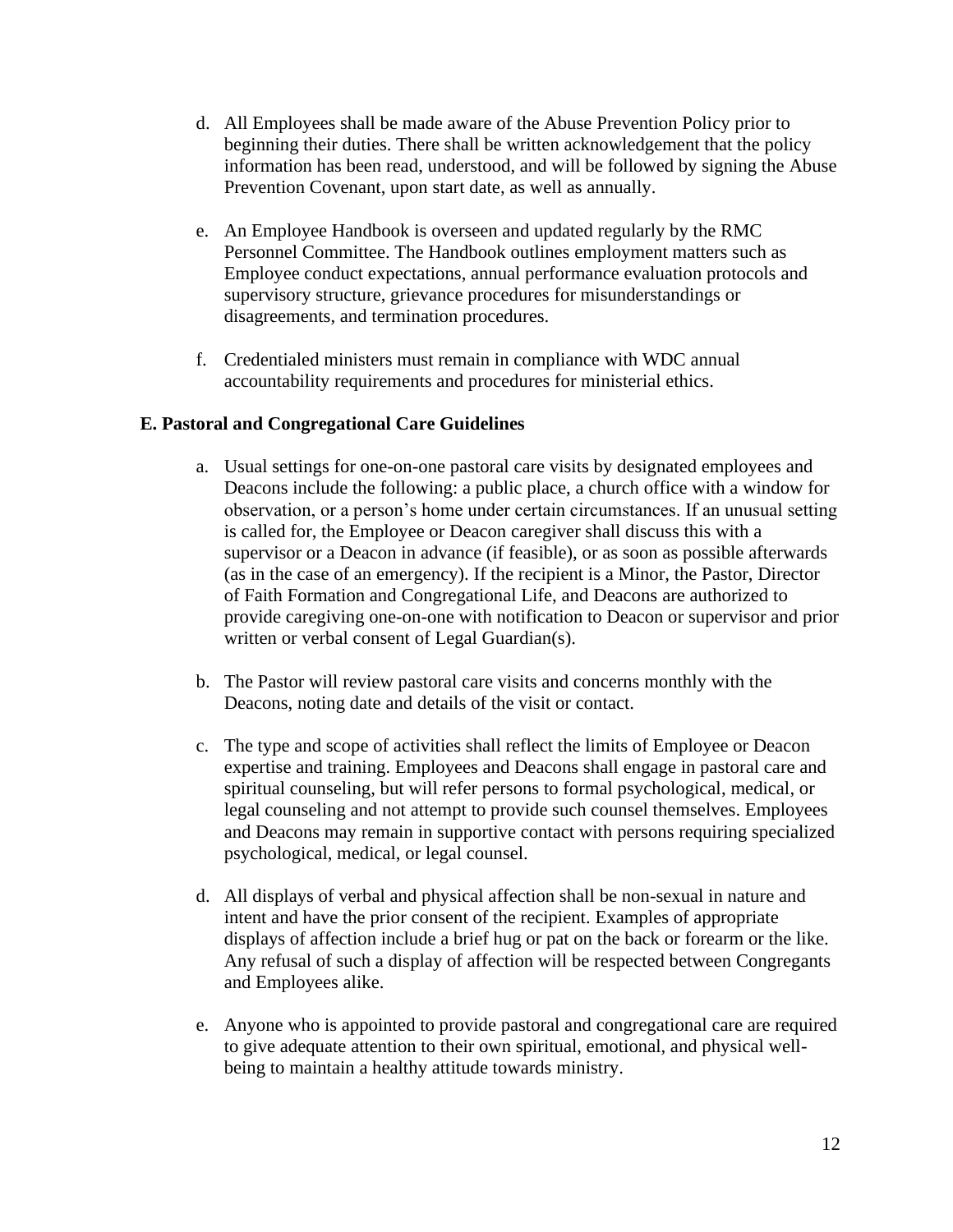# **III. Procedures for Responding to Allegations of Abuse**

#### **A. Considerations and Priorities**

- a. When allegations of abuse are reported, the SSC may instigate, as necessary, an internal or external investigation through a team designated by SSC, WDC, or MCUSA. Regardless of whether an internal or external investigation is conducted, both the SSC and the external entity are charged with ensuring there are no parties involved who have conflicts of interests.
- b. When the SSC determines an outside investigation is warranted, a reputable survivor-centered, trauma-informed third party organization will be contacted. Any referrals and resulting contracts to outside entities must go through Church Council for approval before such parties can engage in the investigation.
- c. If either the complainant/survivor (Guardian(s) if a Minor) or the accused is working with an External Advocate, the SSC or the designated Investigative Team will copy one External Advocate in communications.
- d. When applicable, an RMC Spokesperson will be assigned by the SSC. Only this person will be authorized to speak on behalf of the SSC or the congregation when there are inquiries, such as with media or other internal or external inquiries.
- e. In the event that an SSC member is the accused party they will be removed from their defined role in the response or during any proceedings with the complaint.
- f. In particularly complex situations or situations that do not fit completely into the categories established by this policy, the SSC, in discussion with other church leadership (Church Council, Deacons, Personnel Committee) and the WDC Conference Minister, may decide upon and contact an appropriate third party.
- g. The SSC Chair and anyone else from RMC who is involved in conducting the investigation will make good-faith attempts to document and save summaries of meetings, notifications, and discussions pertaining to the abuse allegations and any subsequent response or follow up. Such documentation is subject to protections under attorney client privilege.
- h. It is recommended that at least two members of the SSC (male/female if possible) work together whenever contacting WDC Conference Minister. See [http://mennoniteusa.org/resource/prevention-and-response-sexual-abuse-and-non](http://mennoniteusa.org/resource/prevention-and-response-sexual-abuse-and-non-credentialed-individuals/)[credentialed-individuals/](http://mennoniteusa.org/resource/prevention-and-response-sexual-abuse-and-non-credentialed-individuals/)
- i. Any retaliation or intimidation experienced by the complainant as a result of their complaint should be immediately reported to the Past Moderator who will notify the SSC. Reports of retaliation can be made to the Past Moderator using the confidential email account: pastmoderator@rainbowmennonite.org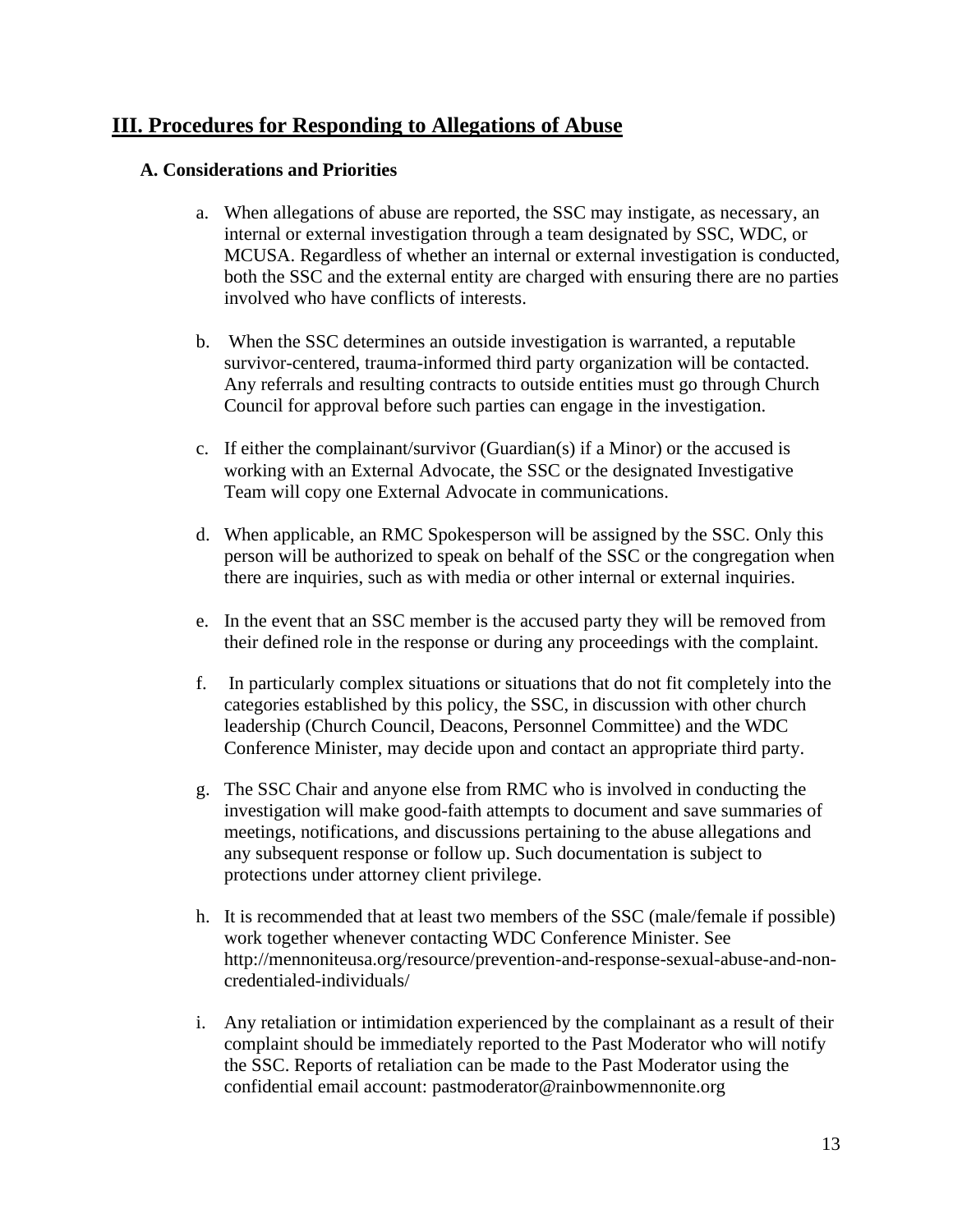j. During the complaint process, the confidentiality of the information received, the privacy of the individuals involved, and the wishes of the complainant will be protected to as great a degree as is possible, taking into account any safety considerations for other parties or the congregation as a whole. The expressed wishes of the complainant for confidentiality will be considered in the context of the church's legal obligation to act on the charge and the right of the charged party to obtain information.

#### **B. For cases of suspected abuse where the victim is under the age of 18**

The following steps will be taken unless there is a special situation in which the complainant/survivor, the parent or legal guardian, Care Team member or External Advocate (if applicable), the SSC, and an outside professional resource agree a different plan should be followed.

- a. The complainant/survivor and/or their parent(s)/legal guardian(s) or the person who received the disclosure of abuse (Past Moderator) will, with complainant/survivor's and their parent(s) or legal guardian(s) permission (documented preferably), disclose the concern with the SSC. All efforts should be made to assure immediate safety and make sure any medical needs are addressed. SSC and/or Past Moderator will support complainant in connecting with a safety plan and community services (advocacy, sexual violence crisis center, therapy) to help meet identified needs (see item C below). If the Past Moderator is the person who is being accused of misconduct then the complainant shall disclose the concern to the Pastor of RMC. In the case where multiple people receive the disclosure of the abuse, for instance a Sunday School teacher, and the family of the Minor, both parties should follow the procedure included in item B (below). Any questions about who should file a complaint on the behalf of a Minor may be directed to the Past Moderator.
- b. When individuals wish to report abuse they will use the following email address to do so: [pastmoderator@rainbowmennonite.org.](mailto:pastmoderator@rainbowmennonite.org) This email account is confidential and is only monitored by the Past Moderator. Individuals should use the provided email address to state they have a concern and the Past Moderator will send them a form to fill out which should then be emailed back to the same account. The Past Moderator will acknowledge receipt of formal complaints within 24-48 hours. The form provided by RMC will include the following: 1) The name, address, and age of the Minor, the name(s) and address(es) of the Parents or Legal Guardians; 2) The name of the accused and the relationship to the complainant/survivor: 3) A description of the incident(s), including the date(s), location(s) and the presence of any witnesses; 4) The effect of the incident(s) on the complainant; 5) The names of other individuals who might have been subject to the same or similar complaint; 6) Any other information the complainant/survivor believes to be relevant to the complaint; 7) The report should be signed and dated by the parent/guardian of the complainant/survivor. Note: If the Minor is unable to provide the necessary information, it's recommended that no party continue to question or investigate further, instead utilize the Department of Children and Families for support[www.dcf.ks.gov](http://www.dcf.ks.gov/)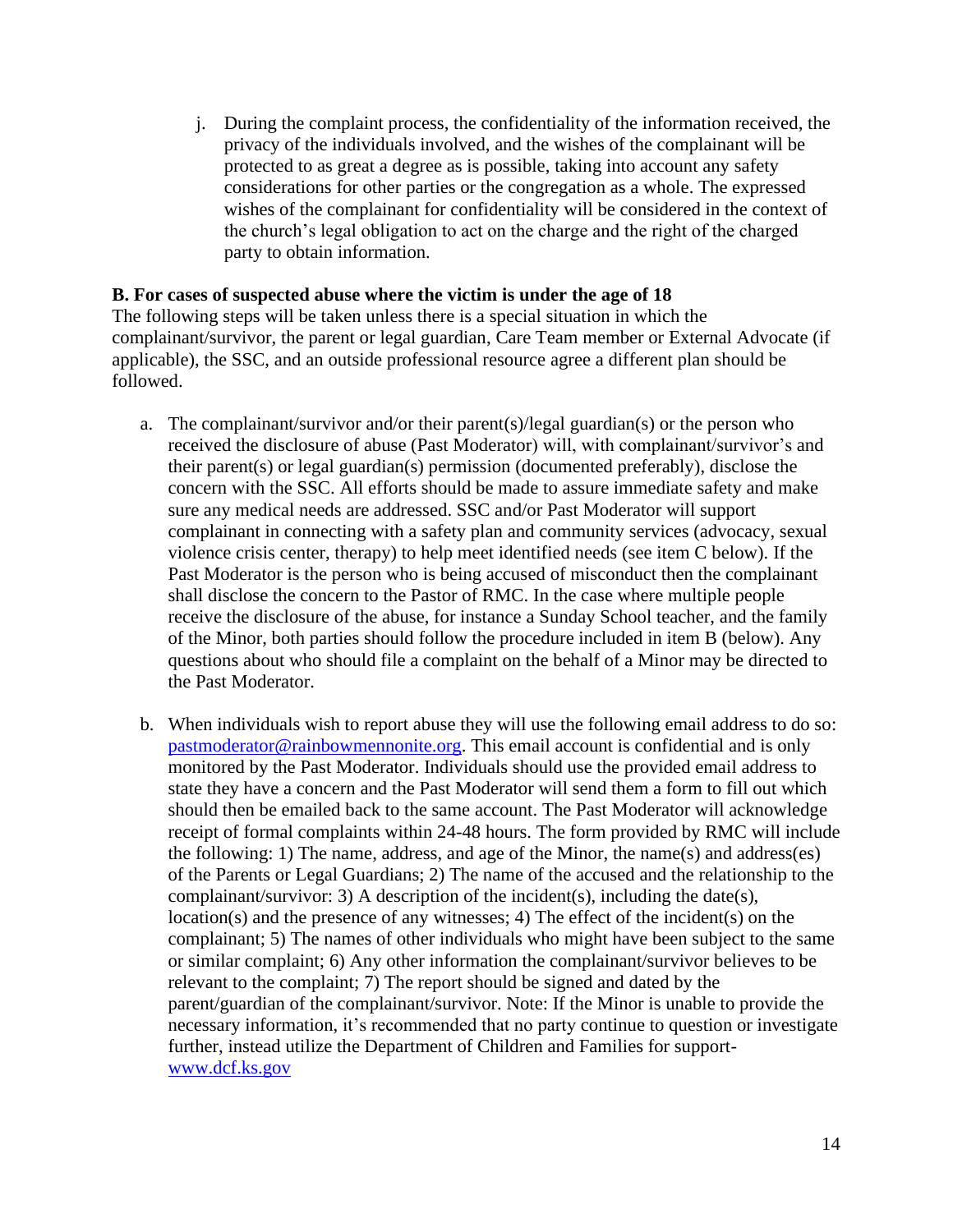- c. The Past Moderator or an appointed SSC member will immediately make a report to the 24-hour Department of Children and Families (DCF) Report Center (1-800-922-5330) or respective state equivalent. If the Minor has serious injuries or is in immediate danger call the Kansas City, Kansas Police Department or respective state authorities. In the event where the person disclosed to or who has suspicions is a mandated reporter, they will follow the procedure described in item B (above) and make their own report to DCF.
- d. The Past Moderator or an appointed SSC member will notify WDC Conference Minister (see h. above) that a report has been made as well as RMC's Insurance Carrier.
	- g. The Past Moderator and the SSC Chair will document the disclosure and any steps taken to support the victim, including notifying non-offending parents or legal guardian(s). Documents will be filed in a locked cabinet in the Pastor's office.
	- h. The SSC will appoint a Care Team member who will respond to the complainant/survivor's wellbeing as well as their non-accused family members. See Section II.A. Definitions. The complainant/survivor and/or their non-accused family or legal guardians have the right to refuse support from a Care Team.
	- i. The Pastor, along with members of the SSC will follow up with the person who made the report to acquire and clarify information as well as provide necessary pastoral care. The SSC Chair will document all information received about the reported or suspected abuse and actions taken by Employees, Interns or Short-Term Volunteers, and/or Congregants. The SSC will share this documentation with the WDC Conference Minister, the Deacon Chair, (if deemed necessary), as well as the non-offending Legal Guardian(s) of the victim. If one of these parties is an accused person, he or she shall be removed from the proceedings.
	- j. In addition, and in consultation with the respective Legal Guardian(s), appointed Care Team member(s) (if applicable), the SSC will discuss how and when to notify the accused of the allegation and how and when to assign a Care Team member (if applicable). The SSC will communicate with the accused's Care Team member(s) (when applicable).
	- k. If the accused is active in the church community, the SSC, in consultation with the complainant/survivor's Care Team member(s) (if applicable) and non-accused Legal Guardian(s), reserve the right to immediately suspend the accused's church voluntary assignment/duties.
	- l. Unless there is concern about interfering with DCF investigations/process, the SSC reserves the right to inform Congregants of the allegation/complaint and make an open call for other complainants to come forward.
	- m. If the SSC determines church-wide disclosure of substantiated abuse is warranted, while the Legal Guardian(s) requests to keep the information about abuse confidential, the SSC will consult with a third party organization and/or the WDC Conference Minister or legal counsel to determine the best course of action.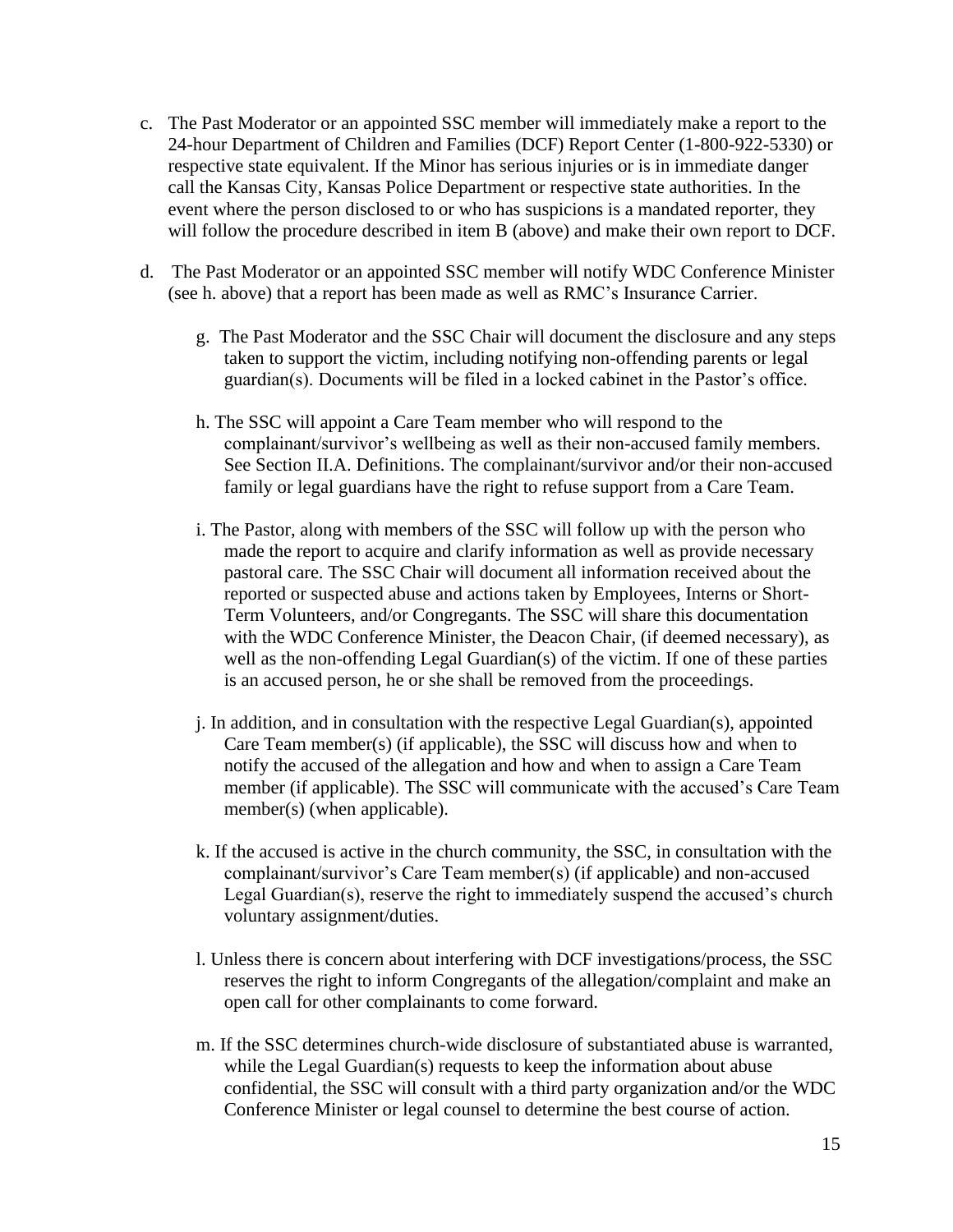- n. Upon completion of DCF investigation, no matter the results, the SSC will determine next steps regarding communication with the Deacons, Church Council, Employees, Interns or Short-Term Volunteers, or Congregants, including disclosure of substantiated abuse.
- o. Throughout the DCF investigation and afterwards, no matter the results, the SSC, and the Deacons as appropriate, will attend to the dynamics that prompted the allegations and carefully consider the degree to which individuals involved need to remain separated and/or seek additional help. In addition, the SSC, and the Deacons as appropriate, will pay attention to the need for healing/processing by the faith community itself (informational meetings, circle processes, etc.)
- p. If credible allegations of abuse are substantiated, and the Offender desires to remain part of the church, the SSC, in consultation with the victim's Legal Guardian(s), the Deacons, and the WDC Conference Minister, will ask the Offender to sign a Limited Access Agreement. See Appendix D. See Church Constitution Article IV, C *Discipline and Restoration* for situations where terminating a Congregant's membership is discussed.
- q. If abuse is not substantiated by DCF, the SSC will attend to the dynamics that prompted the allegations and carefully consider the degree to which individuals involved need to remain separated and/or seek additional help.

#### **C. For cases of suspected abuse where the complainant/survivor is 18 years or older. Please see D. below for procedure if the report of abuse involves RMC employees.**

The following steps will be taken unless there is a special situation in which the complainant/survivor, Care Team member or External Advocate (if applicable), the SSC, and an outside professional resource agree a different plan should be followed.

- a. The complainant/survivor or the person who received the disclosure of abuse (Past Moderator) will, with complainant/survivor's permission (documented preferably), disclose concern with the SSC. All efforts should be made to assure immediate safety and make sure any medical needs are addressed. SSC and/or Past Moderator will support complainant in connecting with a safety plan and community services (advocacy, sexual violence crisis center, therapy) to help meet identified needs. If the Past Moderator is the person who is being accused of misconduct then the complainant shall disclose the concern to the Pastor of RMC.
- b. When individuals wish to report abuse they will use the following email address to do so: [pastmoderator@rainbowmennonite.org](mailto:pastmoderator@rainbowmennonite.org) The email account is confidential and is only monitored by the Past Moderator. Individuals should use the provided email address to state they have a concern and the Past Moderator will send them a form to fill out which should then be emailed back to the same account. The Past Moderator will acknowledge receipt of formal complaints within 24-48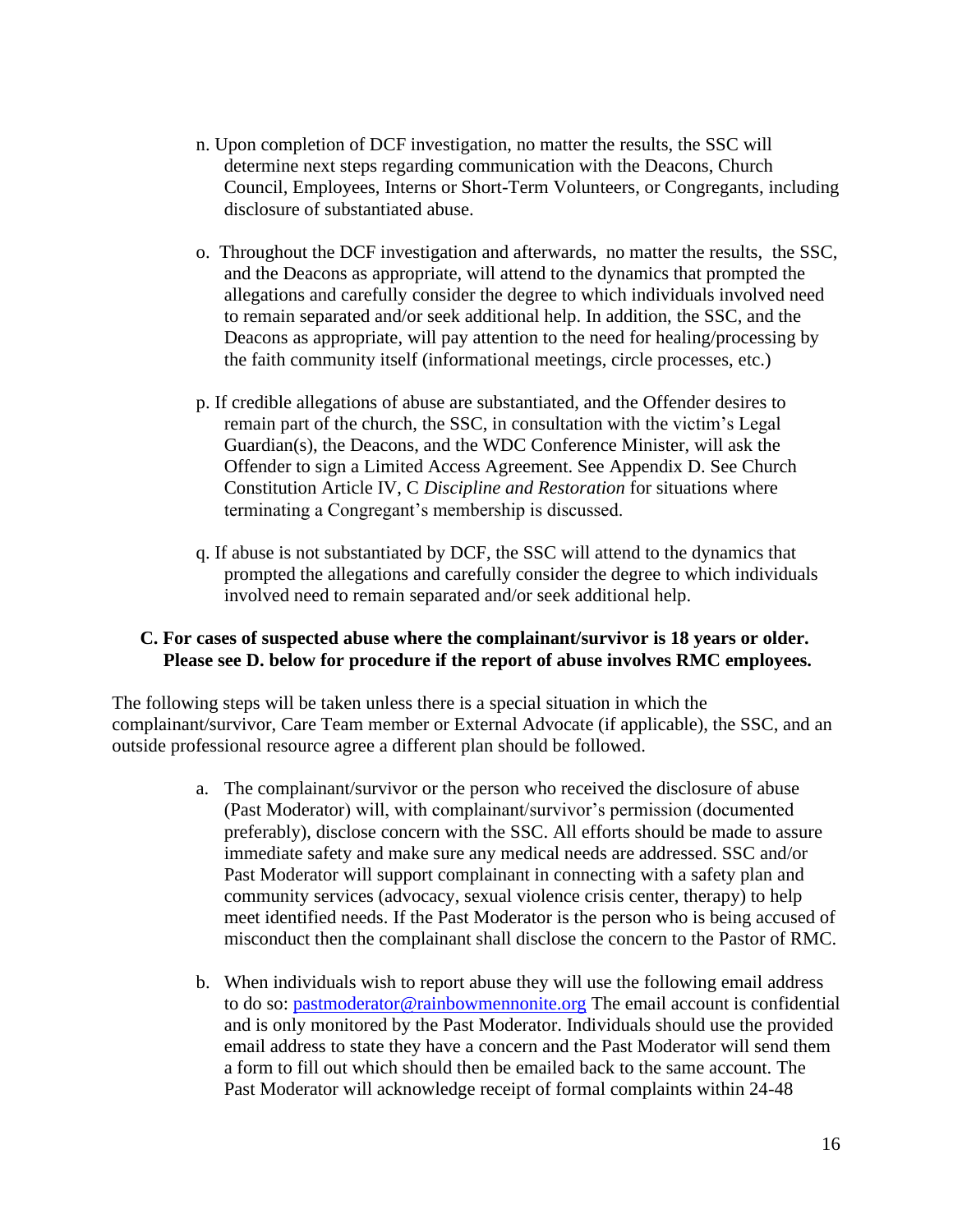hours. The form provided by RMC will include the following: 1) The name of person or persons involved; 2) A description of the incident(s), including the date(s), location(s) and the presence of any witnesses; 3) The effect of the incident(s) on the complainant; 4) The names of other individuals who might have been subject to the same or similar complaint; 5) Any other information the complainant/survivor believes to be relevant to the complaint; 6) The report should be signed and dated by the complainant/survivor.

- c. Adult complainants/survivors will choose whether or not to involve law enforcement. In the case that the abuse involves a Vulnerable Adult, it will be reported to the DCF Report Center (1-800-922-5330) and/or call Kansas City, Kansas Police, or respective state authorities/equivalents. Website: www.dcf.ks.gov
- d. The SSC Chair will document the disclosure and any steps taken to support the individual. Documentation will be filed in a locked cabinet in the (non-accused) Pastor's office.
- e. The SSC will appoint a Care Team member who will respond to the complainant/survivor's wellbeing. Complainants/survivors have the right to refuse support from the Care Team. See Section II.A. Definitions.
- f. The SSC will determine if and when to notify the WDC Conference Minister of the situation, as well as third party consultation.
- g. When and how to notify the accused of the allegation depends on the situation, the wishes of the complainant/survivor, and what risks that poses for the complainant/survivor. If and when the SSC or an outside entity (if assigned) determines it is safe to do so, the accused will be notified and assigned a Contact Person within the congregation regarding requests and questions that may arise.
- h. Regarding any kind of investigation, the complainant/survivor and their Care Team should be consulted with and informed of the steps taken by the church related to their concern. An investigation may include interviews of the complainant/survivor, accused, potential witnesses, and/or other pertinent individuals. Factors regarding confidentiality will be addressed throughout the process.
- i. The SSC will coordinate with other congregational and community resources as needed to assure that ongoing care is provided for others affected by the concern.
- j. The SSC reserves the right to inform the church community that allegations (keeping the complainant confidential) have been made and reported, inviting others to report abuse by the accused individual.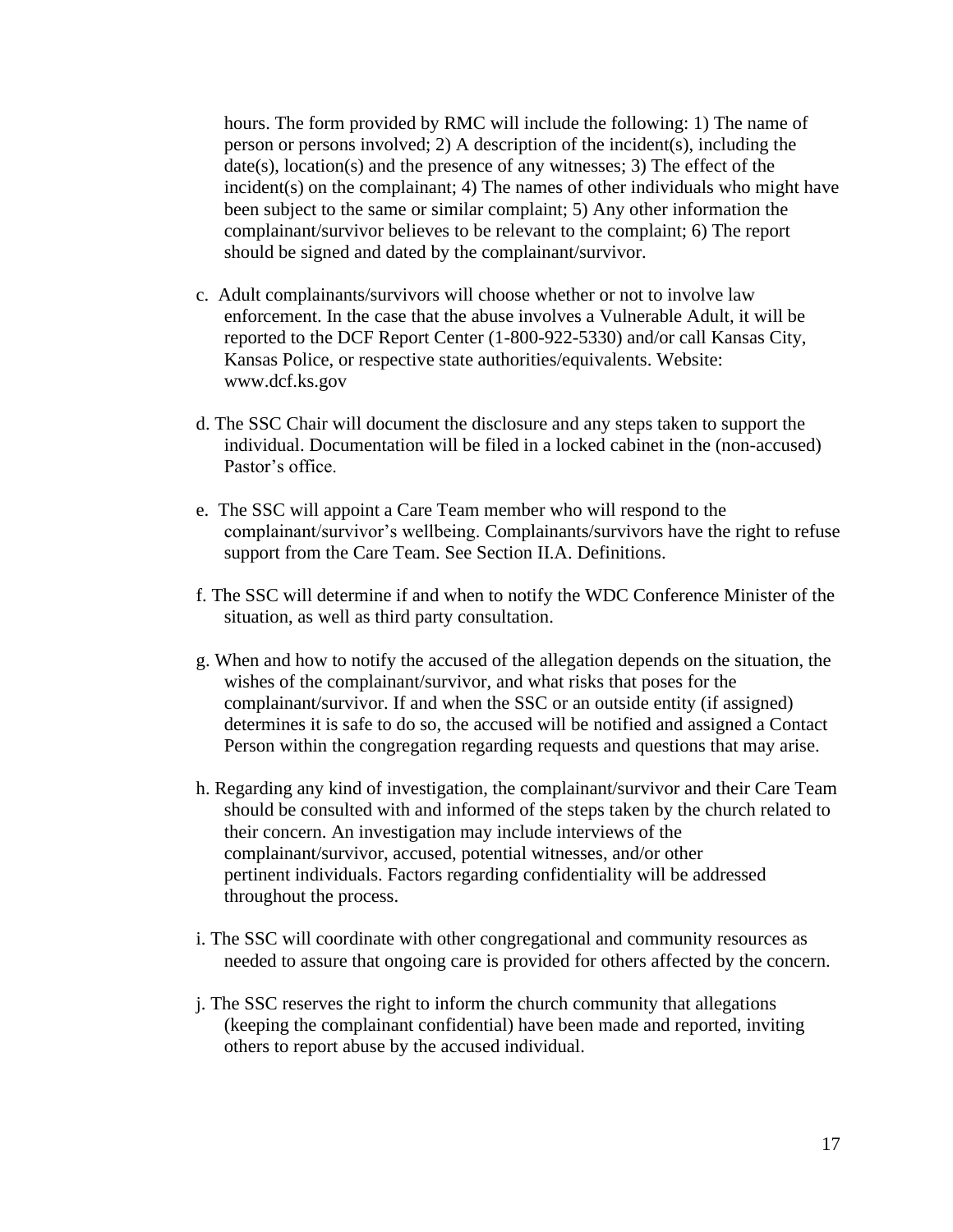- k. Upon conclusion of the investigation, the SSC will make sure the complainant/survivor and the Care Team knows of the investigation results before reporting to other bodies.
- l. While a complainant's/survivor's requests should always be respected and prioritized, there may be times when the community's need for safety overrides the request for non-disclosure. If the SSC determines church-wide disclosure of substantiated abuse is warranted while the complainant/survivor requests to keep the information about abuse confidential, the SSC will consult with a third party organization and/or the WDC Conference Minister or legal counsel to determine best course of action.
- m. As necessary, the SSC will appoint an RMC Spokesperson who is assigned to communicate with and respond to inquiries into the situation such as from media or other internal or external entities.
- n. If credible allegations of abuse are substantiated and the offender desires to remain part of the church, the SSC will consult with and consider the request of the victim/survivor regarding the abuser's ongoing participation in the church. In consultation with the Deacons and the WDC Conference Minister, the SCC will ask the offender to sign a Limited Access Agreement. See Appendix D.
- o. See Church Constitution Article IV, C *Discipline and Restoration* for situations where terminating someone's church membership is discussed.

## **D. The following are special considerations in addition to the age-specific processes outlined above when the report of abuse involves an RMC employee.**

- a. In the event of alleged abuse on the part of a non-credentialed employee, the SSC will immediately inform the Personnel Committee. The Personnel Committee, with consultation from the SSC and the WDC Conference Minister (and third party counsel if applicable), will determine if immediate suspension (paid or unpaid) is needed and how to communicate that to the Employee, as well as how and when to make an appropriate announcement to others in the church regarding the allegation and/or immediate suspension.
- b. The Personnel Committee, with consultation from The SSC and WDC Conference Minister (and third party counsel if applicable) will then take the lead in ensuring steps in this policy are followed, including assigning an appointed designee to be in direct communication with the Employee during the process.
- c. In the event of alleged abuse on the part of a credentialed Employee, the SSC will immediately inform the Deacons. The Deacons, with consultation from the SSC and the WDC Conference Minister (and third party counsel if applicable) will determine if immediate suspension (paid or unpaid) is needed and how to communicate that to the minister, as well as how and when to make an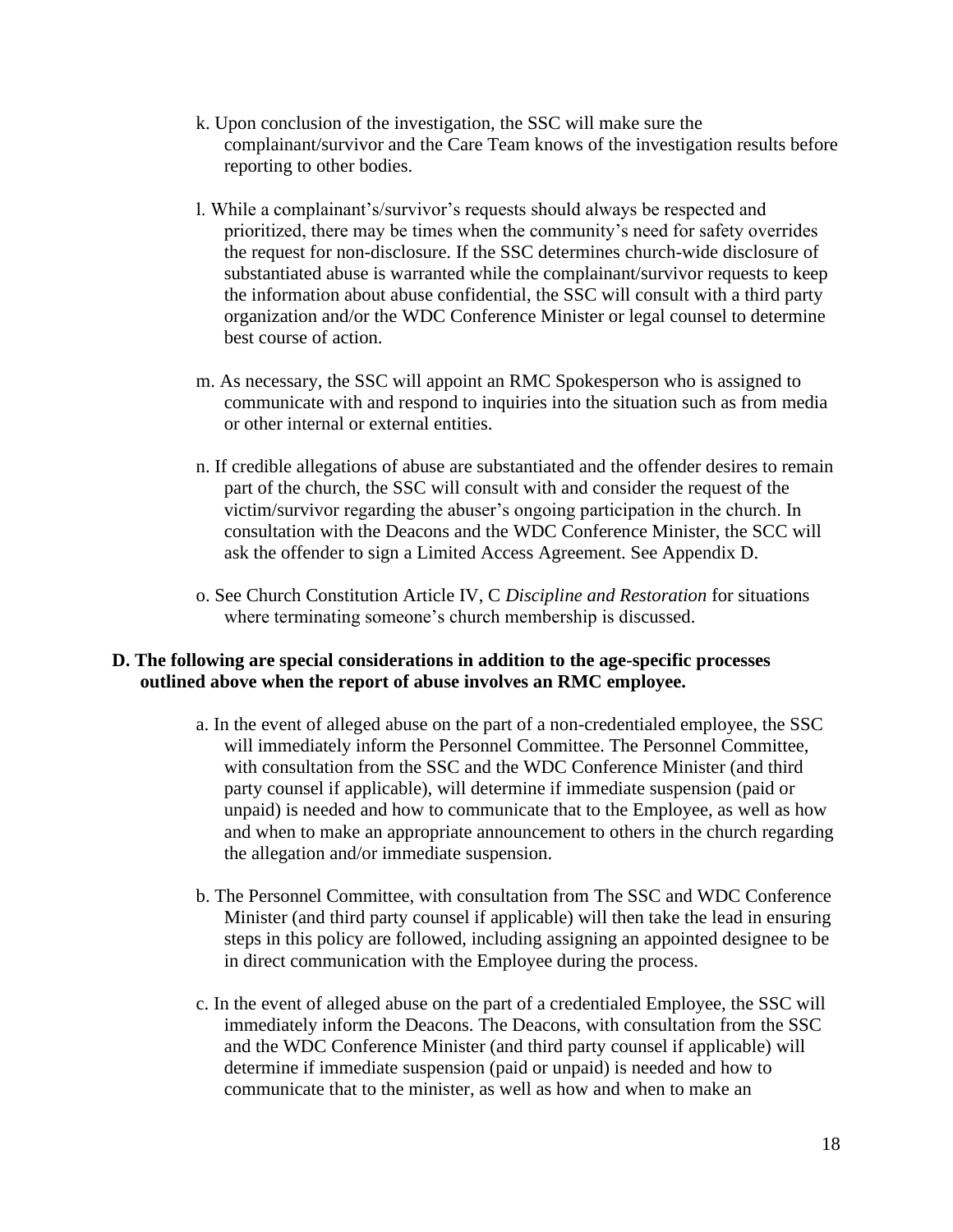appropriate announcement to others in the church regarding the allegation and/or immediate suspension.

- d. The Deacons, with consultation from the SSC and the WDC Conference Minister (and third party counsel if applicable) will then take the lead in ensuring steps in this policy are followed.
- e. Note: RMC has adopted the sexual misconduct policies of Mennonite Church USA for credentialed ministers. All credentialed ministers hired by RMC will be made aware of this policy prior to beginning their duties. For more information, see Ministerial Sexual Misconduct Policy and Procedure of Mennonite Church USA, available on the WDC or MC USA websites. <http://mennoniteusa.org/resource/sexual-misconduct>
- f. See Church Constitution Article VI, *Removal from Office 2: Pastor*
- g. All employment decisions will be determined up to and including termination based on Kansas employment laws. Therefore, seeking legal counsel is strongly advised.
- h. The RMC Personnel Committee oversees all non-abuse related concerns and grievances whether from the perspective of an Employee who has concerns about their work environment or for those in the congregation who have concerns about the Employee's performance on the job. RMC Church Constitution Article V, Standing Committees: Personnel Committee
- i. In the event an Employee files a report of abuse:
	- 1. For a non-credentialed Employee who wishes to file a concern/report of abuse: The Employee will submit an initial report to the Personnel Committee. Upon review, the Personnel Committee will consult with SSC as well as the WDC Conference Minister if deemed necessary.
	- 2. For a credentialed minister who wishes to file a concern/report of abuse: The credentialed minister will submit an initial report to the Deacons. Upon review, the Deacons will consult with the SSC, as well as the WDC Conference Minister. The Personnel Committee may also be called upon to assist. In situations where the minister feels it is safest to first report to the WDC Conference Minister, he or she is encouraged to do so.

#### **E. Special considerations when concerns or report of abuse involve Renter(s), Vendor(s)/ Community Visitor(s), or Event-Based Visitor(s):**

a. The SSC (or the Personnel Committee and/or the Deacons if it involves Employees) will seek to understand and document the concern and determine next steps which may include reporting concern to state authorities (police), discussing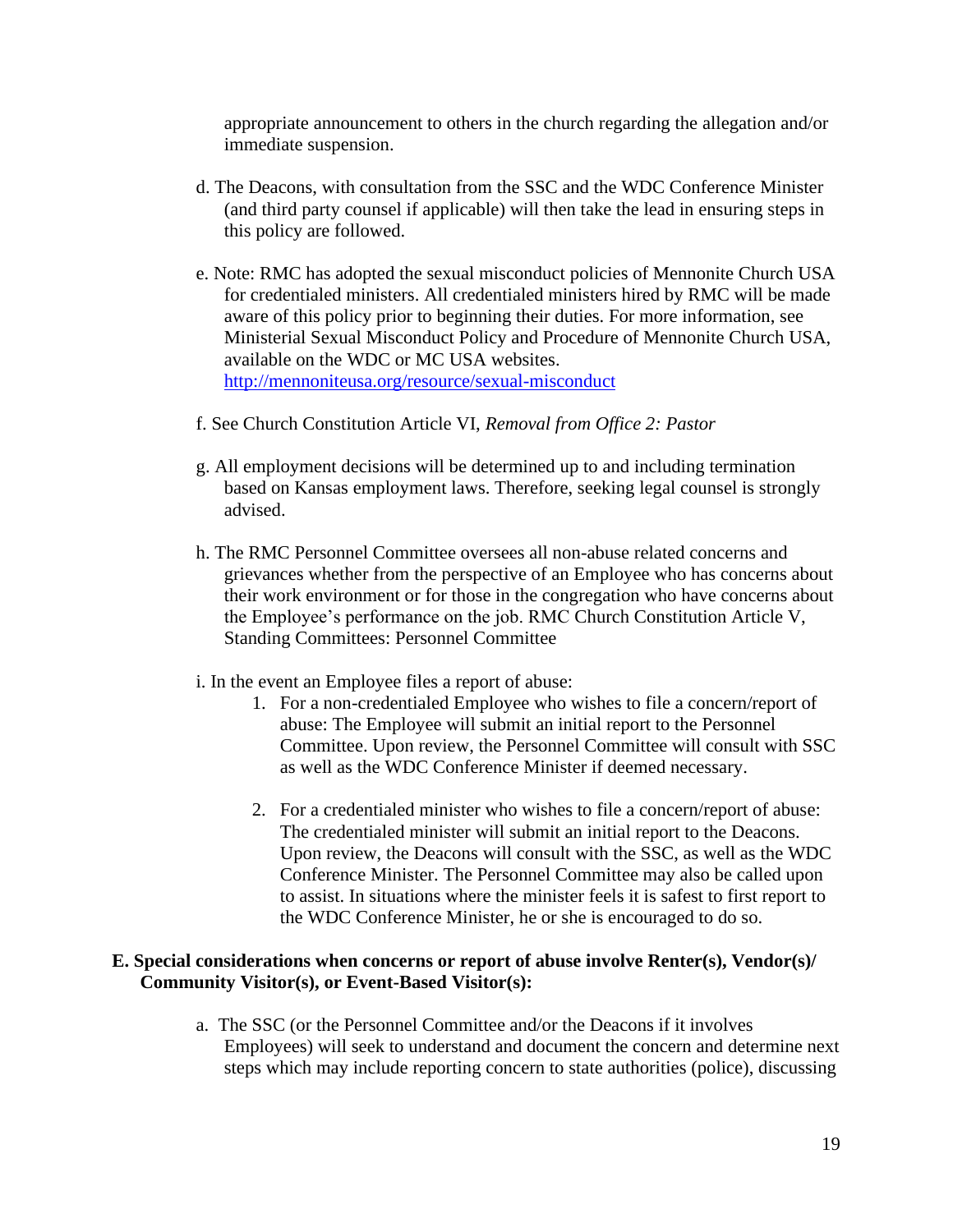matter with the Vendor or the Vendor's Supervisor(s), or other avenues that can help address the concern.

b. If a concern or report of suspected abuse involves a Renter, the SSC, in consultation with the Church Council, may alter, suspend, or terminate the rental agreement. As noted in Section I. D. Applicability Renter(s) are required to give signed acknowledgment that they have received and read this policy prior to their occupancy. If reports of suspected abuse are disclosed by a Renter(s), Vendor(s)/Community Visitor(s), or Event-Based Visitor(s) involving an RMC Employee, Intern or Short-Term Volunteer, or Congregant, the SSC (or the Personnel Committee or the Deacons if an Employee) will follow the Action Plan outlined in this policy unless there is a special situation in which the complainant/survivor, the SSC, and an outside professional resource (if needed) agree a different plan should be followed.

### **F. When RMC leaders receive a concern regarding a person who may pose a safety risk (due to current/historical alleged abusive behavior) to RMC, and who is participating or wishes to participate at RMC as an Intern/Short-Term Volunteer, or Congregant**

- a. The Deacons will work with the SSC to respond to the situation. This will include consulting with the WDC Conference Minister and if determined necessary, a third party organization (e.g. an independent survivor network).
- b. Depending on the nature of risk, the Offender(s) may be required to sign a Limited Access Agreement. Such an agreement will be required in all cases that involve an Offender sexually abusing a Minor.
- c. The Limited Access Agreement provided (Appendix D) is considered the baseline for such a document. Further restrictions may be added.
	- i. This may include whether further church attendance/participation is possible.
	- ii. Supervision by an adult not related to the Offender while in church facility or attending church activities.
	- iii. Limitation related to specific responsibilities, activities, areas of church building.
	- iv. Support for the Offender(s) to move toward positive change, implementation and who monitors and reviews non-compliance.
	- v. If the Offender does not agree to sign a Limited Access Agreement and/or if it is known that the Offender will attend or is attending another congregation, a designated SSC member will contact and inform that congregation of the situation and nature of the abuse.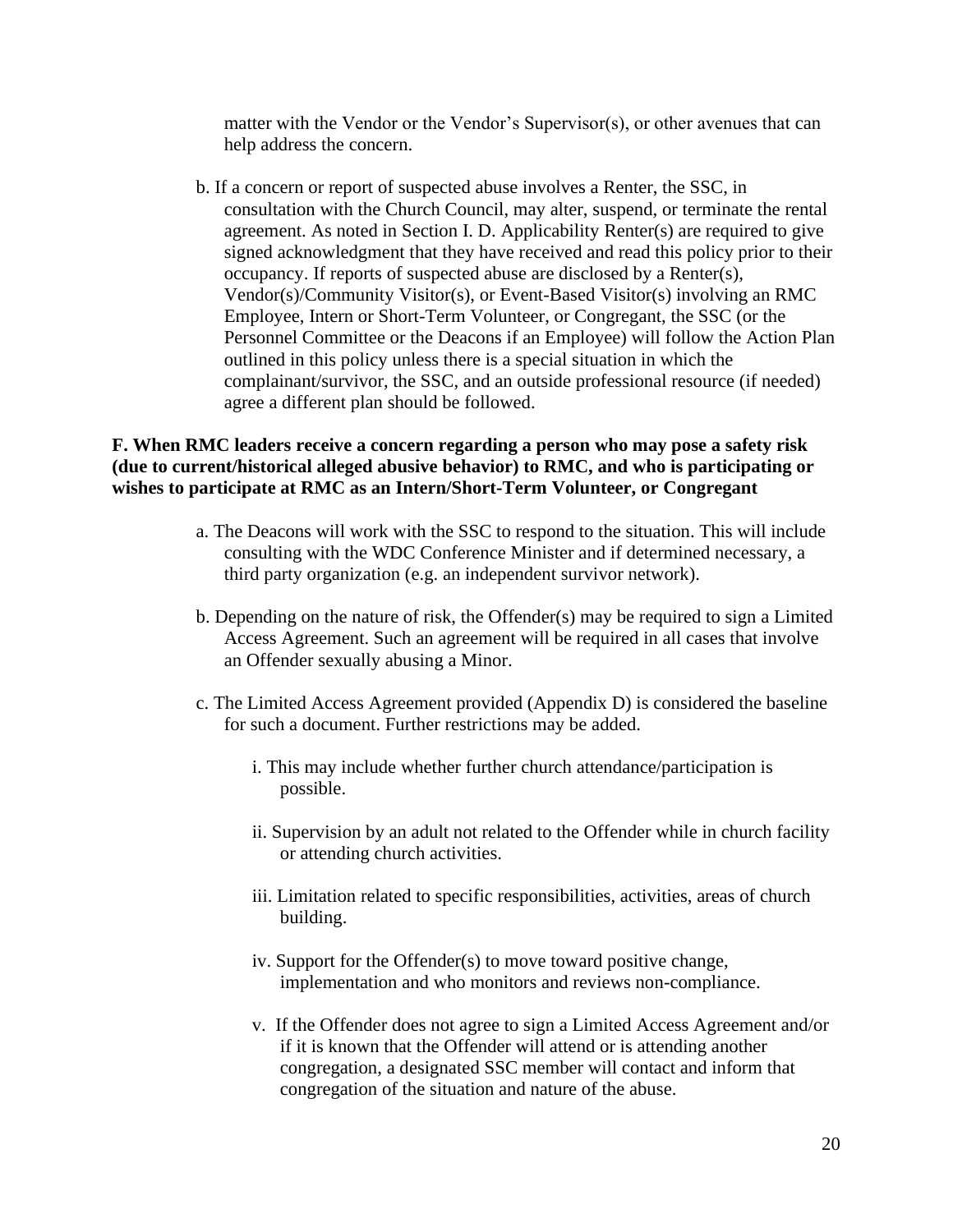#### **G. Maintaining Security of Records**

- a. Records required for this policy include Volunteer forms (Volunteer Registration and Abuse Prevention Covenant) and background check forms. These records shall be organized by last name and kept in manila file folders in a locked file cabinet in the pastor's office.
- b. Any records related to reports of incidents or complaints will be kept in a separate file folder at the back of the locked file cabinet.
- c. The file cabinet will be locked at all times except during the access times for filing or retrieving records. In addition, the pastor's office is locked at those times when the Pastor is not in.
- d. Individuals with access to the key for the records may include the SSC Chair, Director of Faith Formation and Congregational Life, Deacon Chair, and Personnel Committee Chair.
- e. When materials are accessed, the record of entry should be noted on the manila file folder with the date of access.
- f. Volunteer Registration Form records will be kept as long as the registrant is participating in the life of the church and five years thereafter.
- g. Employee records are kept separately in a locked file cabinet in the Pastor's office, accessible by the Pastor and the Personnel Committee Chair; and maintained in accordance with EEOC and applicable federal laws. All Employee records are maintained securely seven years after termination of employment.
- h. Any record of incident or complaint will be kept as long as the person making the complaint is participating in the life of the church or as long as the accused party is either a part of the life of the church or living in the metropolitan area whichever is longer— and five years thereafter.
- i. When records or materials are destroyed they should be shredded.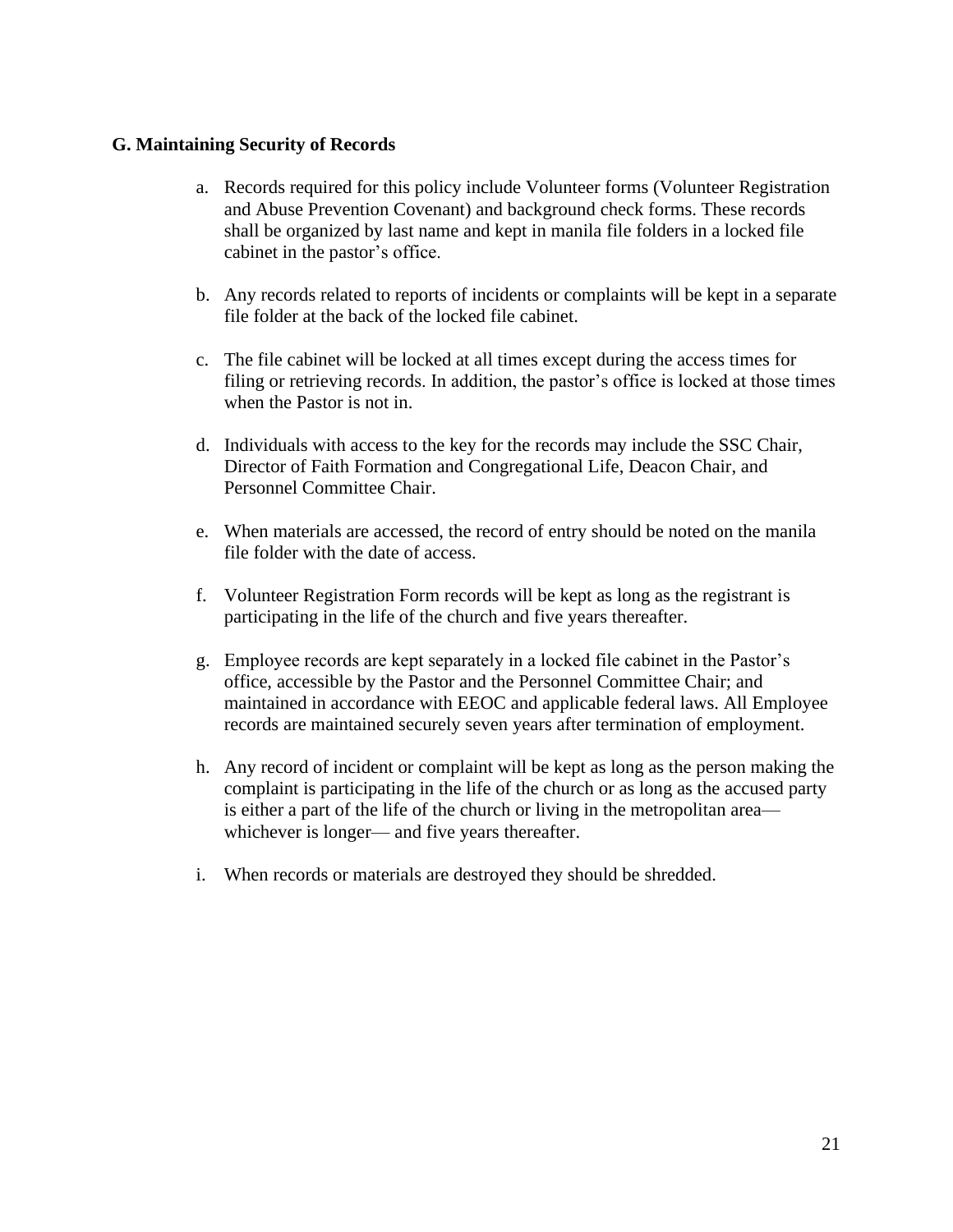# **IV. APPENDICES AND FORMS**

# **A. RMC Volunteer Registration Form**

| Why would you like to volunteer as a worker with Minors?                                                                                                                                             |  |
|------------------------------------------------------------------------------------------------------------------------------------------------------------------------------------------------------|--|
| ,我们也不能在这里的时候,我们也不能在这里的时候,我们也不能会在这里的时候,我们也不能会在这里的时候,我们也不能会在这里的时候,我们也不能会在这里的时候,我们也不<br>What qualities do you have that would help you work with Minors?                                                |  |
| Have you ever been charged, convicted of, or pled guilty to a crime, either a misdemeanor or a<br>felony (including, but not limited to drug related charges, child abuse, other crimes of violence, |  |
| Have you ever been involved with an incident of abuse or neglect that would impact your ability                                                                                                      |  |
|                                                                                                                                                                                                      |  |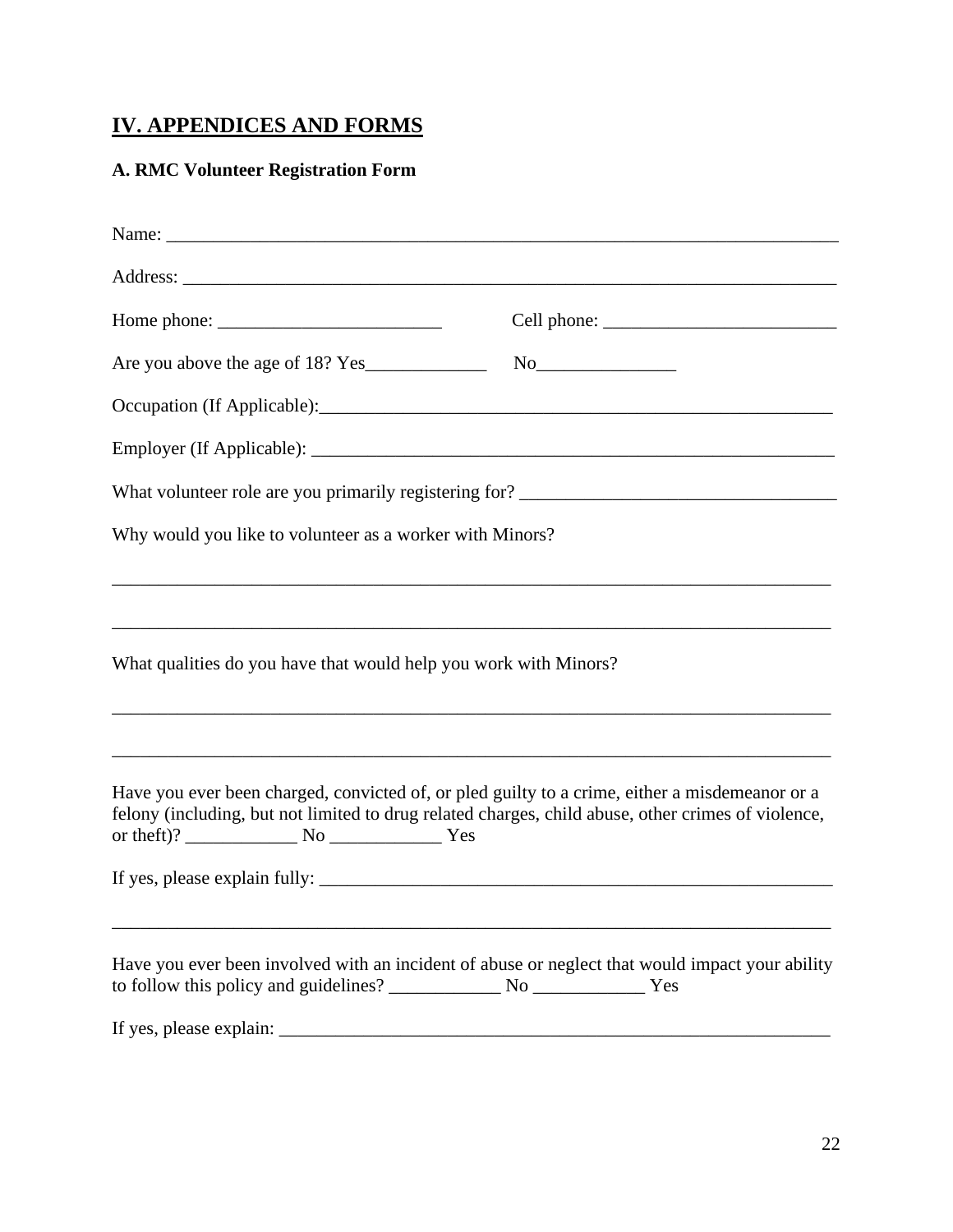# **B. Abuse Prevention Covenant**

Rainbow Mennonite Church is committed to providing a safe and secure environment for all who participate in ministries and activities sponsored by the church. The following policy statements reflect our congregation's commitment to preserving this church as a holy place of safety and protection for all who would enter and as a place in which all people can experience the love of God through healthy relationships with others.

Please answer each of the following questions by circling you response:

- 1. As a Volunteer / Employee in this congregation, do you agree to observe and abide by RMC's Abuse Prevention Policy? yes no
- 2. As a Volunteer / Employee in this congregation, do you agree to observe the Two Adult guideline at all times (as outlined in Abuse Prevention Policy)? yes no
- 3. As a Volunteer / Employee in this congregation, do you agree to promptly report abusive or inappropriate behavior to RMC Safe Sanctuary Committee? yes no
- 4. As a Volunteer / Employee of this congregation, do you agree to inform the pastor (before beginning your assignment) if you have ever been convicted of child abuse? yes no
- 5. As a Volunteer/Employee of this congregation, do you agree to complete a background authorization form when and if requested, understanding that failure to complete a background authorization form when requested could result in immediate suspension/and or termination of duties or position? yes no

I have read and agree to observe and abide by the Abuse Prevention Policy, and I agree to observe and abide by the policies set forth above.

\_\_\_\_\_\_\_\_\_\_\_\_\_\_\_\_\_\_\_\_\_\_\_\_\_\_\_\_\_\_\_\_\_\_\_\_\_\_\_\_\_\_\_ \_\_\_\_\_\_\_\_\_\_\_\_\_\_\_\_\_\_\_\_\_\_\_\_\_

\_\_\_\_\_\_\_\_\_\_\_\_\_\_\_\_\_\_\_\_\_\_\_\_\_\_\_\_\_\_\_\_\_\_\_\_\_\_\_\_\_\_\_

Your Signature Date

Print Full Name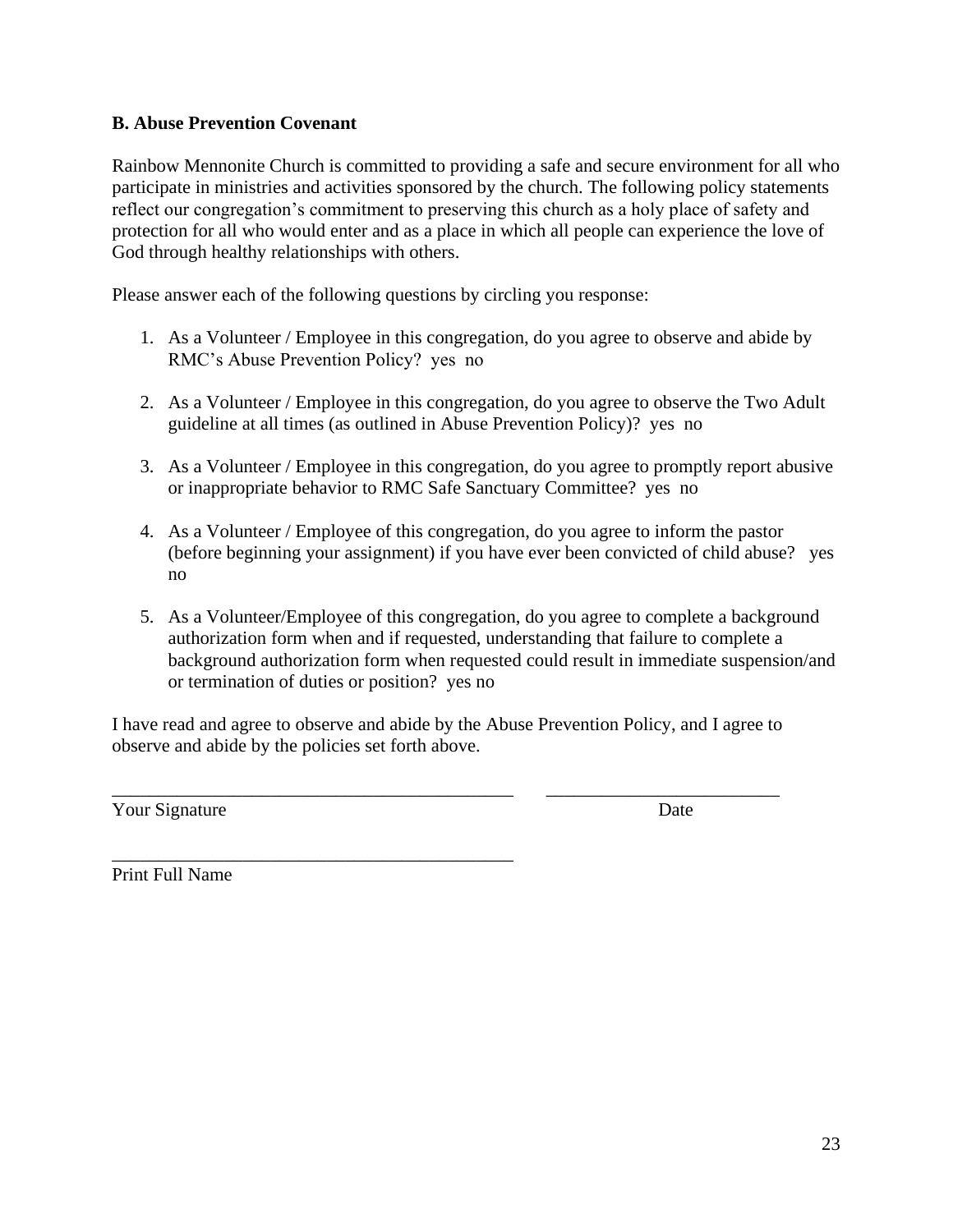### **C. Authorization and Request for Criminal Records Check**

| First                                                                                                                                                                                                                         | Middle | Last |
|-------------------------------------------------------------------------------------------------------------------------------------------------------------------------------------------------------------------------------|--------|------|
| Print all other names used by applicant (nicknames or maiden names):<br>,我们也不能在这里的时候,我们也不能在这里的时候,我们也不能在这里的时候,我们也不能会不能会不能会不能会不能会不能会不能会不能会。<br>第2012章 我们的时候,我们的时候,我们的时候,我们的时候,我们的时候,我们的时候,我们的时候,我们的时候,我们的时候,我们的时候,我们的时候,我们的时候,我 |        |      |
|                                                                                                                                                                                                                               |        |      |
|                                                                                                                                                                                                                               |        |      |
|                                                                                                                                                                                                                               |        |      |
|                                                                                                                                                                                                                               |        |      |
|                                                                                                                                                                                                                               |        |      |
|                                                                                                                                                                                                                               |        |      |
|                                                                                                                                                                                                                               |        |      |
| Church to request the criminal background check from my state of residency (KBI or Missouri<br>Highway Patrol) to release information regarding any record or charges or convictions contained                                |        |      |

in its files, or in any criminal file maintained on me, whether said file is a local, state or national file, and including but not limited to accusations and conviction for crimes committed against Minors, to the fullest extent permitted by state and federal law. I do release the KBI or Missouri Highway Patrol from all liability that may result from any such disclosure made in response to this request. The information recorded here is current and factual.

\_\_\_\_\_\_\_\_\_\_\_\_\_\_\_\_\_\_\_\_\_\_\_\_\_\_\_\_\_\_\_\_\_\_\_\_\_\_\_\_\_\_\_ \_\_\_\_\_\_\_\_\_\_\_\_\_\_\_\_\_\_\_\_\_\_\_\_\_

Signature Date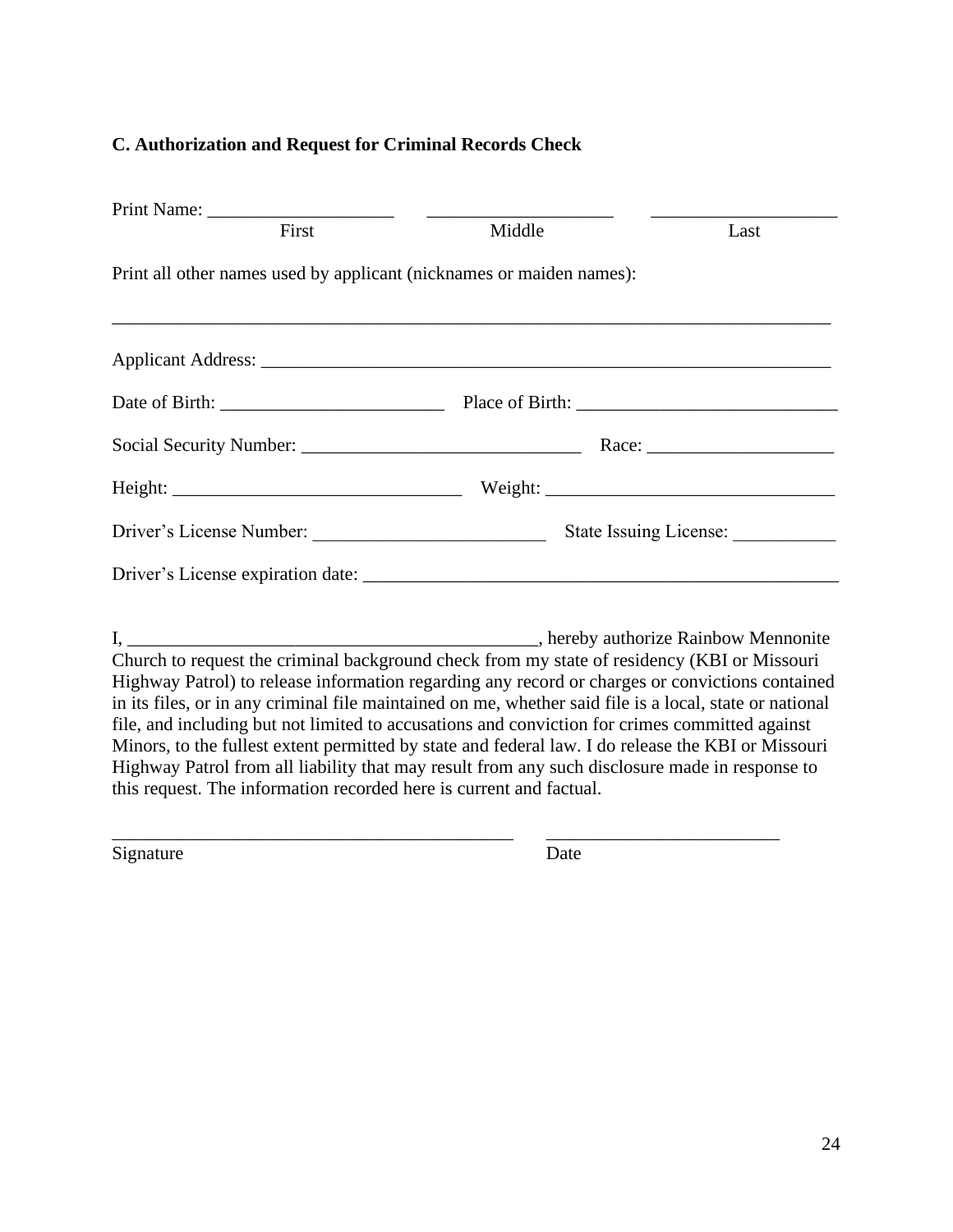# **D. LIMITED ACCESS AGREEMENT (example)**

Based on the credible, corroborated, and/or multiple allegations of abuse that we have received, we have concerns about your involvement at Rainbow Mennonite Church (RMC). The following guidelines are designed to reduce the risk to both you and others of an incident or accusation. We welcome you as part of this congregation, but your participation will be limited to ensure safety.

# **Guidelines**

Within these guidelines, the congregation welcomes your participation in (fill in the blank).

You are to avoid (fill in the blank)

If applicable, I give the pastor permission to be in contact with my therapist on a regular basis as needed to continue my participation in this congregation.

I have reviewed this covenant and agree to abide by its provisions. I understand and agree that if I violate this agreement, I will be denied access to all future church functions and church property.

I understand that this contract will be reviewed every sixth months and will remain for an indefinite period.

| Signature                               | Print | Date |
|-----------------------------------------|-------|------|
| Pastor                                  | Print | Date |
| <b>Congregational Moderator</b>         | Print | Date |
| Incoming Congregational Moderator Print |       | Date |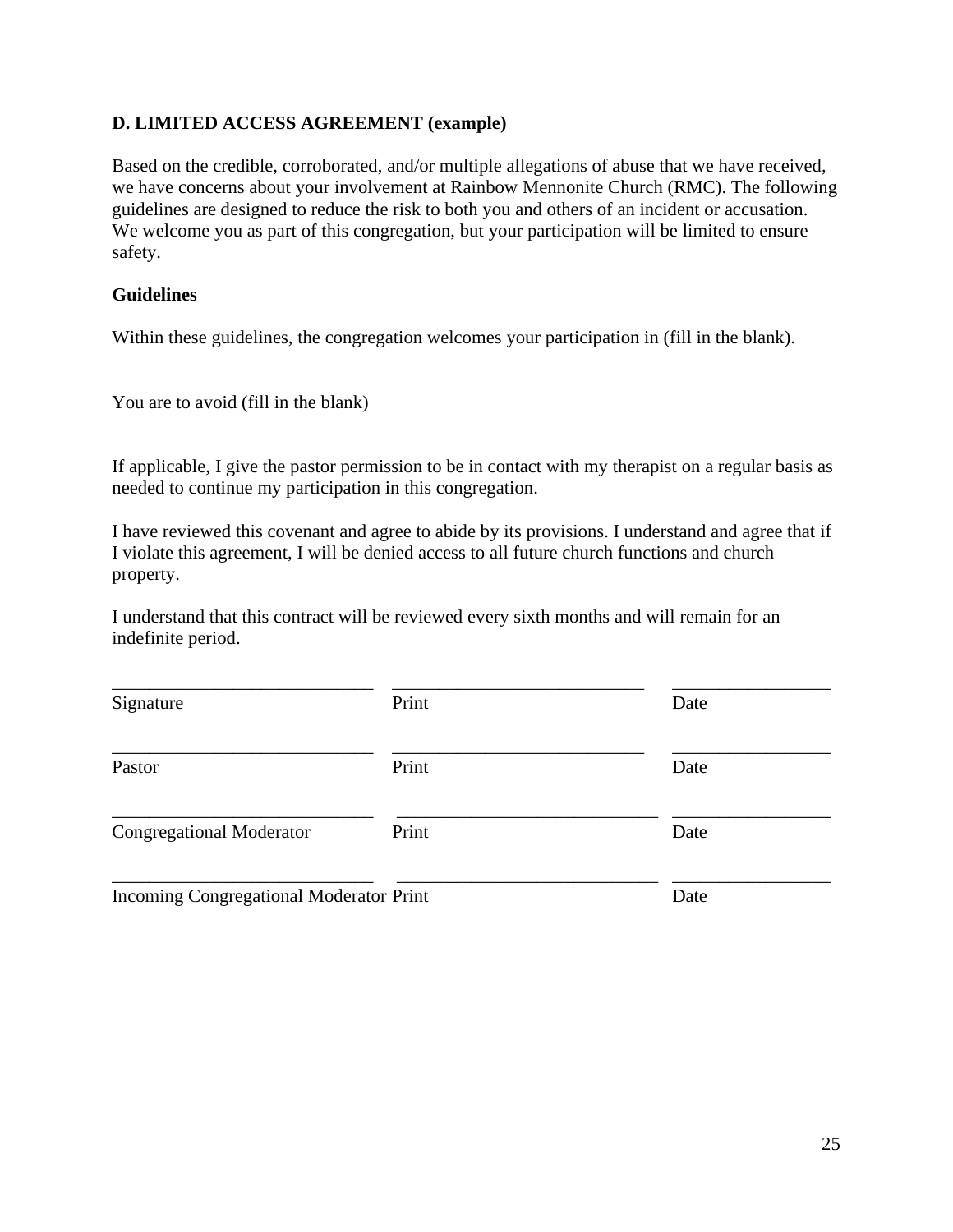# **E. Rainbow Mennonite Digital Communication Guidelines**

The online community of Rainbow Mennonite Church should be open, transparent, and safe for all users. The following best practices and guidelines hopefully clarify how we best embrace digital communications.

## **Website**

- 1. The Church Administrator, Pastor, and related committees will write copy, select graphics, locate suitable links, and provide assistance to users of the site.
- 2. The Church Administrator will train and assist Employees who wish to upload content.
- 3. The Church Administrator and our website developer, Flint Hills Design, ensure that the website, website pages, and all links function properly.
- 4. The Church Administrator ensures the website meets the need of visitors, members, and friends of the Church and works with the developer to expand usage of the site.
- 5. Information from church bulletin will be added to the site. Church newsnotes will be edited to exclude members' personal information such as: contact information, hospitalizations, health concerns, and other private matters.
- 6. Photos of members, including children, will be used unless the members have notified the Church Administrator that they would not like their photo used publicly. In captions, only first names will be used and all names of Minors will be omitted. A reminder of the opt-out option will be included in the newsnotes one Sunday in January.
- 7. Staff will determine change of password frequency.

# **Other Social Media (blogs, Facebook, etc)**

#### **Administrators**

The Church Administrator and Lead Pastor are responsible for maintaining and updating Rainbow Mennonite Church's social media including: Facebook, Pastoral blog, etc. No Rainbow social media sites are to be created by individuals not employed or contracted by Rainbow Mennonite Church without the prior conversation with staff and Church Council.

#### **Content**

The content of these social media sites will represent the current and upcoming events of the, news, and commentary related to Rainbow Mennonite Church and will be reflective of the church mission statement.

#### **Reposting information**

Information will be reposted from organizations and links that are in line with congregational goals.

#### **Tagging**

If you would prefer not to be tagged, please let the church office know.

#### **This policy will be continually evaluated and reminders of the policy will be sent to the congregation at least once a year.**

The Personnel Committee will consider a separate policy concerning staff personal social media presence.